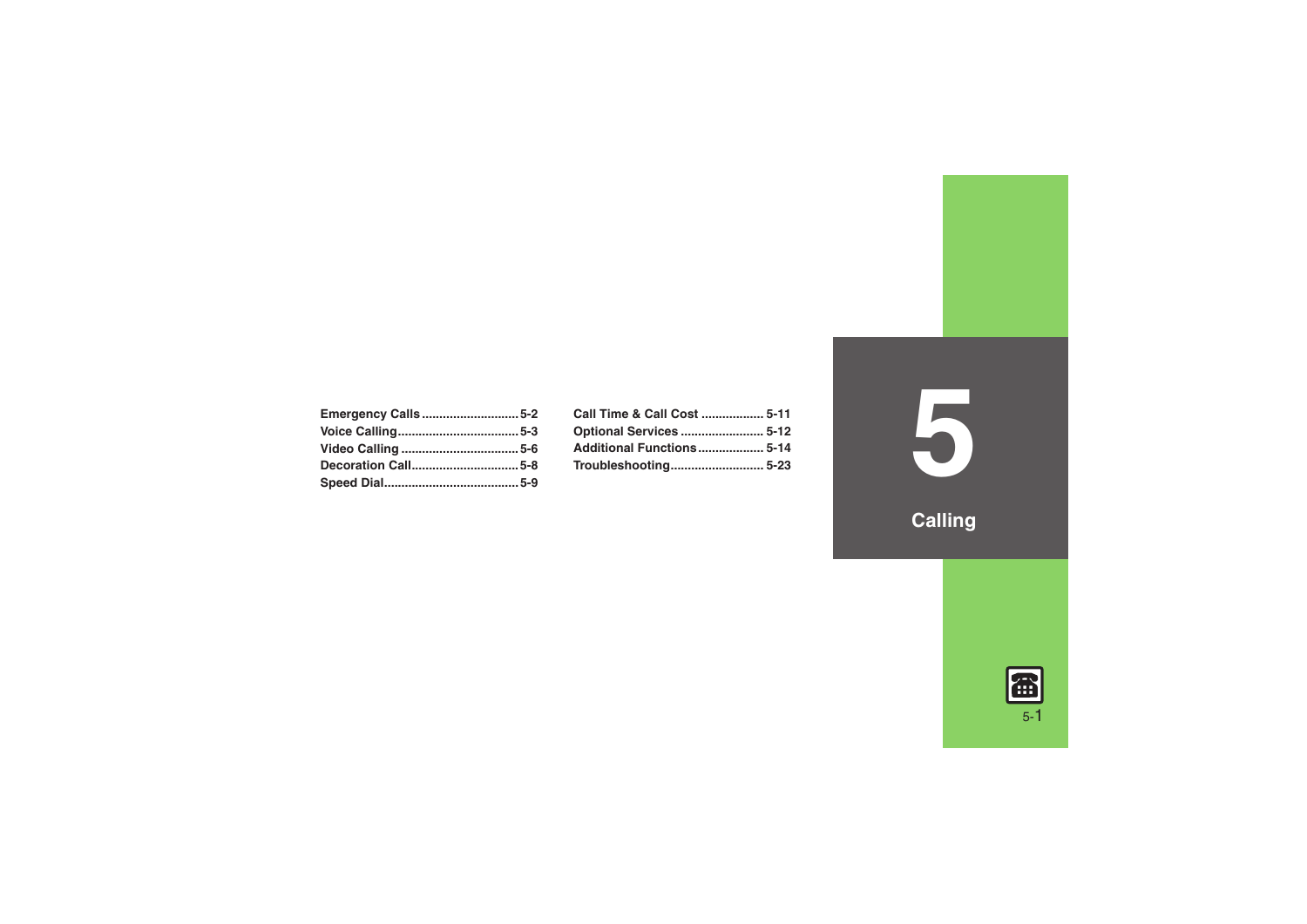## <span id="page-1-0"></span>**Emergency Calls**

Your location is automatically reported to the corresponding agency (police, etc.) when you place emergency calls (110, 119 or 118) with SoftBank 3G handsets. (Emergency Location Report) 931SH reports Location Information based on positioning signals from radio stations.

**Calling**

**5**

- . Registration/transmission fees do not apply.
- . Positioning accuracy is affected by location/signal conditions. Always provide your location and purpose on the phone.
- . Location Information is not reported when emergency calls are placed without Caller ID (such as when the number is prefixed with *184*). However, the corresponding agency may obtain your Location Information in a life threatening situation.
- . Not available during international roaming.

## **Handset Restrictions & Emergency Calls**

Emergency calls are possible even while some handset restrictions are active.

| <b>Active Restriction</b>      | <b>Emergency Calls</b> |
|--------------------------------|------------------------|
| <b>Max Cost (P.5-18)</b>       |                        |
| <b>Function Lock (P.2-24)</b>  | Possible               |
| <b>Outgoing Calls (P.5-20)</b> |                        |
| Offline Mode (P.2-17)          |                        |
| Keypad Lock (P.2-2)            | Restricted             |
| <b>PIN Entry (P.2-24)</b>      |                        |

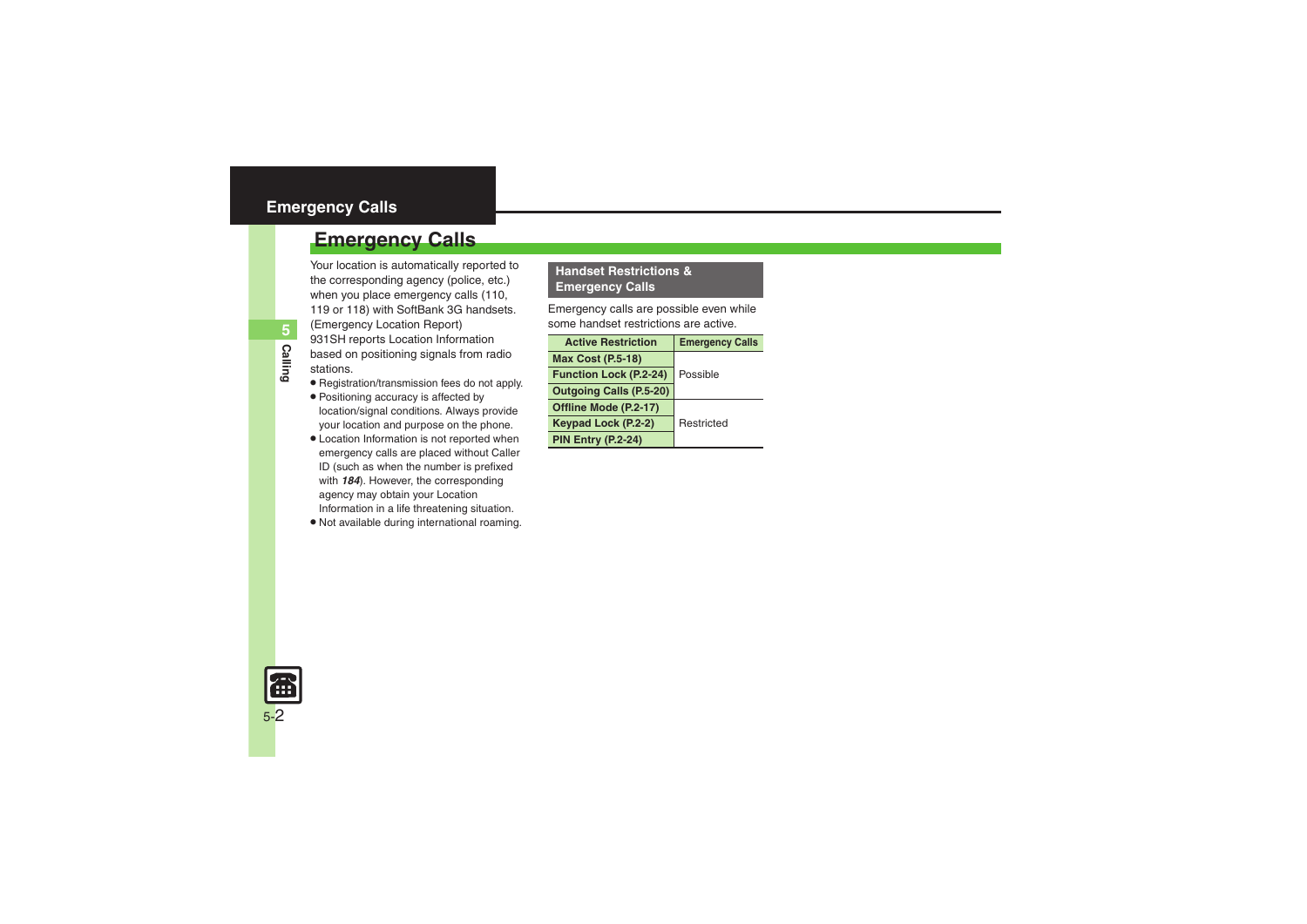## <span id="page-2-0"></span>**Voice Calling**

Incoming Call window opens for a call.





<span id="page-2-1"></span>connection.



▲ End Call or *<u><sup>⊙</sup></u>* $\rightarrow$  **Call ends** 



During a call,  $\circledS$  or **CID** 

**Entering Phone Numbers Directly** 

1**Enter phone number with area code**

**2** *Call* or ● **→** *Call* 

. Handset dials the number.

**€** End Call or <sup>**8**</sup>  $\bullet$  Call ends

**Using Touch Panel With Slider closed,**  %S **Enter phone number with area code → Call** 

## **Advanced**

b **• [Rejecting calls](#page-13-1) • [Placing calls on hold](#page-13-2) • [Answering with Headphones](#page-13-3) ([P.5-14](#page-13-1))** 

**C** [Sending/blocking Caller ID](#page-14-0) C [Muting Microphone](#page-14-1) C [Placing calls on hold](#page-15-0) (And more on [P.5-15](#page-14-1) - [5-16](#page-15-0))

([Activating auto call answer upon Slider open](#page-20-0) (**[P.5-21](#page-20-0)**)

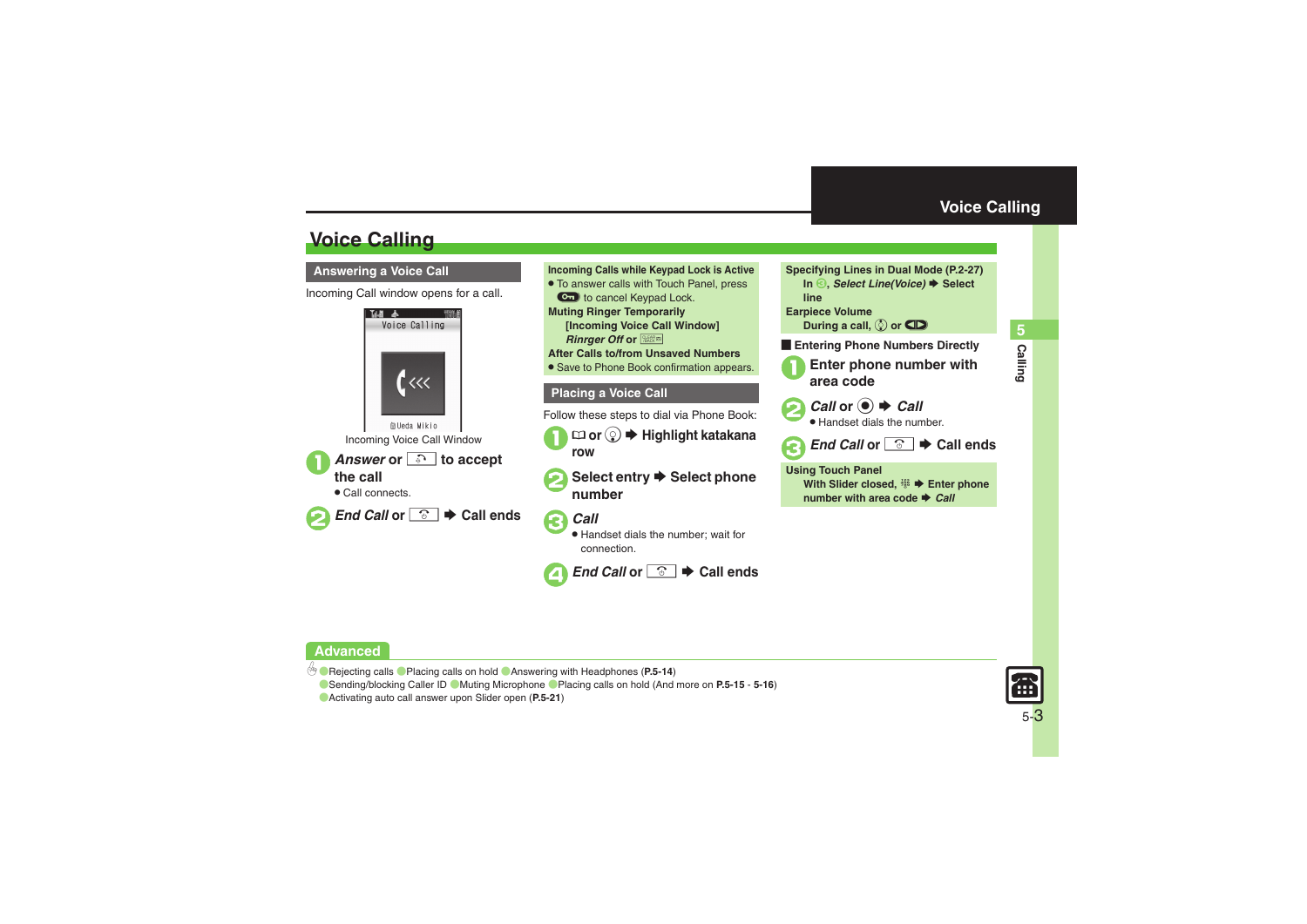## **Placing an International Call**



**Enter phone number with** area code  $\blacktriangleright$  **a** or  $\boxed{B}$ 



Select country  $\rightarrow$  *Call* or  $\odot$  $\rightarrow$  *Call* 

. Handset dials the number.



## **Calling Unlisted Countries**

**In <sup>2</sup>,** *Enter Code* $\blacktriangleright$  **Enter country**  $\c{code} \Rightarrow OK$  or  $\odot \Rightarrow Call$  or  $\odot \Rightarrow Call$ 

## **Placing Calls while Abroad**

See below to place a call to Japan from abroad. Apply for Global Roaming beforehand. http://mb.softbank.jp/mb/en/global\_service/





Handset dials the number.

*End Call* or  $\boxed{\circ}$   $\blacktriangleright$  Call ends

#### **Calling SoftBank Handsets**

 $\bullet$  In  $\odot$ , always select  $E\#(JPN)$ . **Calling Landlines & Mobiles within the Same Country**

. Perform steps in "Placing a Voice Call" on **[P.5-3](#page-2-1)**.

### **Calls Overseas**

. Calling may not be possible outside Japan. Connections depend on available network, signal strength, and handset settings.

#### **Advanced**



5-4

**<sup>6</sup>** [Placing calls by entering country code directly](#page-14-2) **[Adding a country code automatically when placing calls](#page-14-3) Saving frequently used international prefix** ([Adding/changing/deleting country codes](#page-14-5) (**[P.5-15](#page-14-4)**)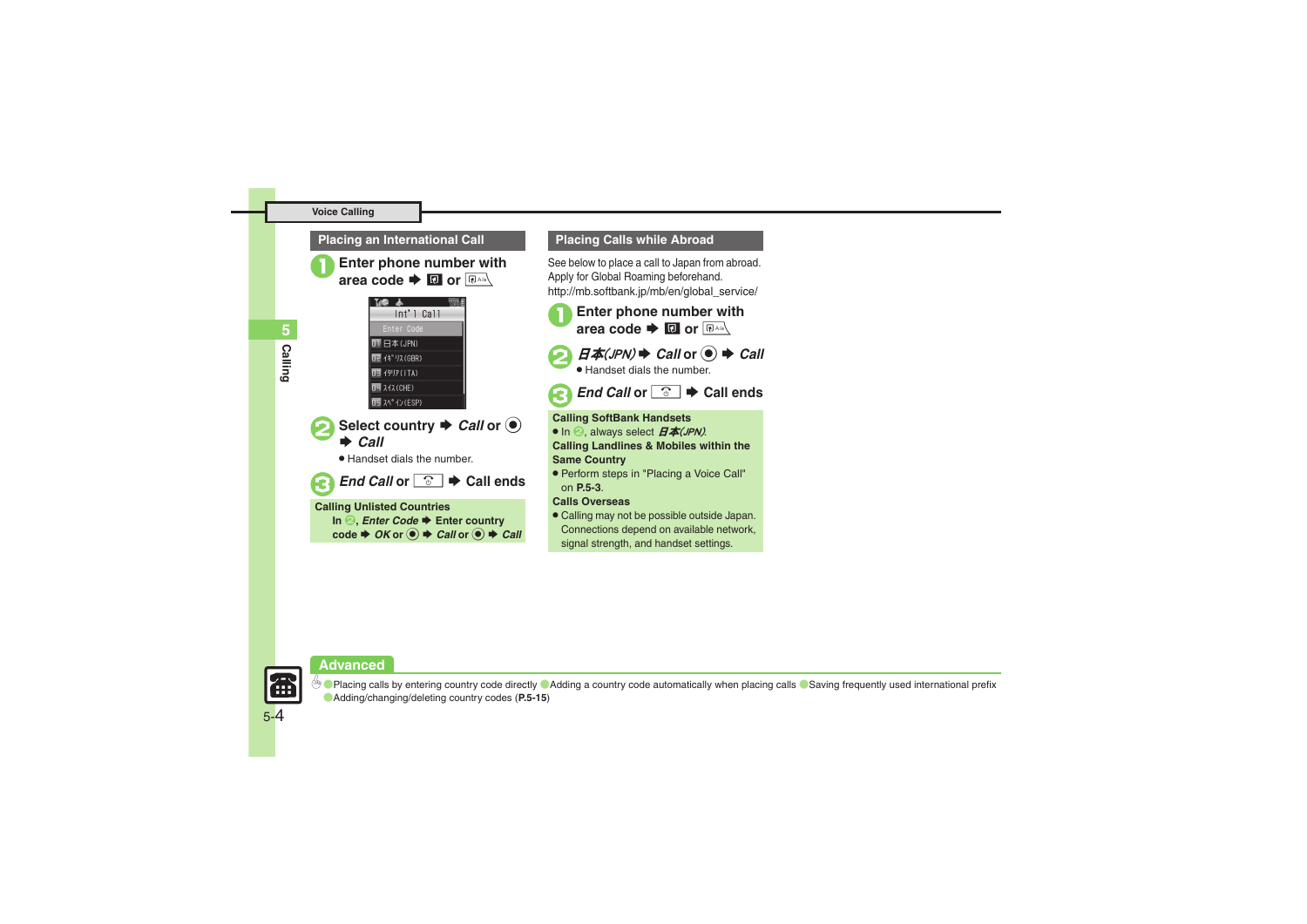## **Answer Phone**

Record caller messages on handset. Answer Phone cannot be used when handset is off or out-of-range. Use Voicemail to record caller messages when Answer Phone is not available.



**2** Answer Phone ♦ Switch *On/Off*S *On*

**Answering Calls while Recording**

. No message will be recorded.

## **Using a Single Key**

**Advanced**

● Long Press <sup>SHE</sup> to activate/cancel Answer Phone.

**1** *MENU* or **●** *Phone Play Message* **Playing Messages**

## Select record

. Playback ends automatically after all messages have played.

## **Using a Single Key**

882 → 2

## [ **Playback Operations**

| <b>Volume Control</b>           | $\ddot{\mathbf{S}}$ or $\mathbf{CD}$       |
|---------------------------------|--------------------------------------------|
| Replay/<br><b>Skip Backward</b> | $\bullet$ or $\odot$                       |
| <b>Stop</b>                     | $\blacksquare$ or $\odot$                  |
| <b>Skip Forward</b>             | $\blacksquare$ or $\odot$                  |
| <b>Delete</b>                   | Delete or $\Box$ $\blacktriangleright$ Yes |

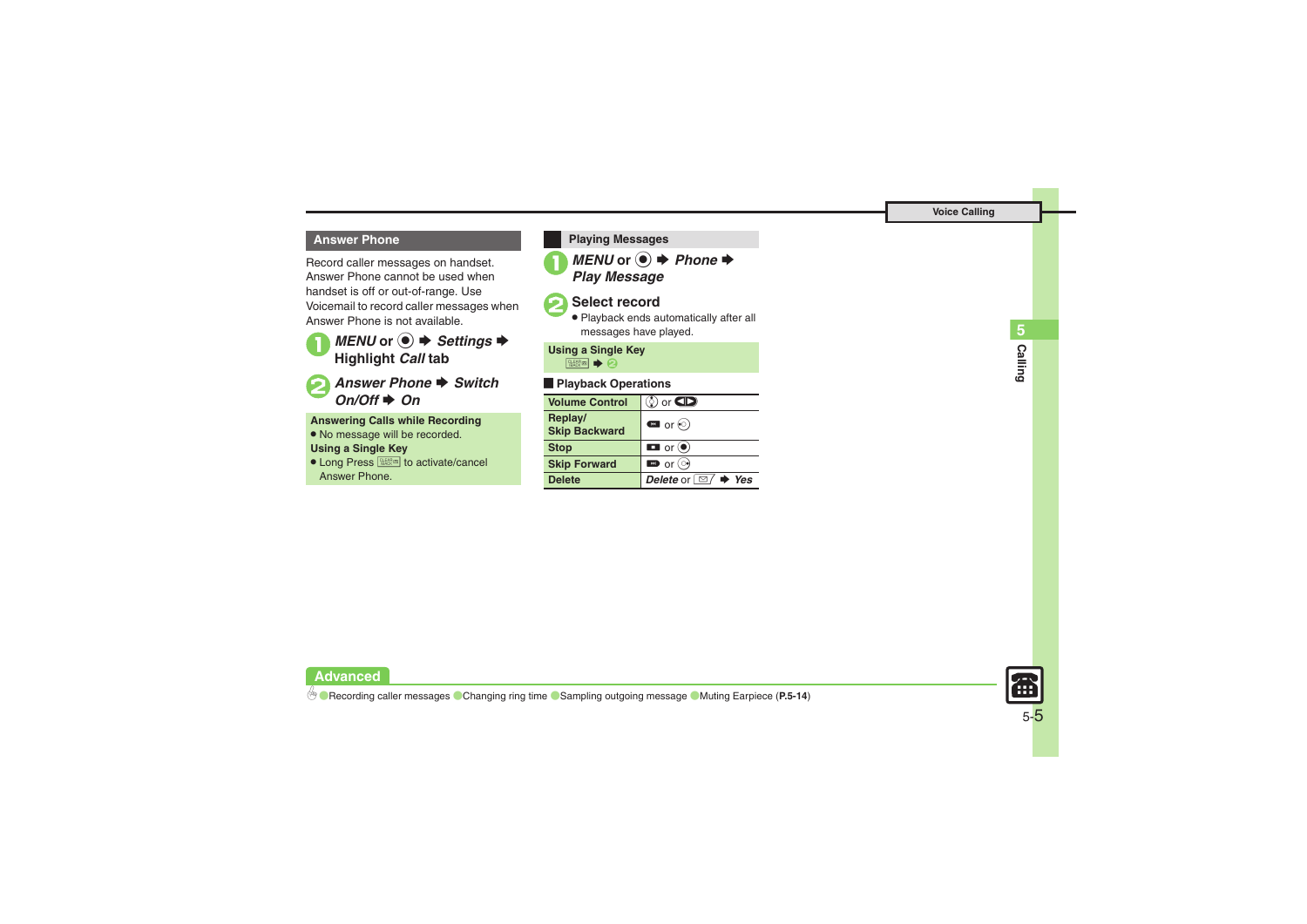## <span id="page-5-0"></span>**Video Calling**

## **Video Calling**

View the other party's image or send an Outgoing Image to compatible handsets.





## **Important Video Call Usage Notes**

- If both parties are using handset models without internal cameras, Video Call cannot be used as intended.
- If both parties are not using the same Video Call system, call may be interrupted. (Video Call charges apply.)
- Video Calls cannot be placed while TV is active.

## **Answering a Video Call**

Incoming Call window opens for a call.



- . To answer calls with Touch Panel, press Cancel Keypad Lock.
- **Answering with External Camera Image**
- **Incoming Video Call Windowl**  $\odot$  $\rightarrow$  **No Muting Ringer Temporarily**
- **[Incoming Video Call Window]**  *Rinraer Off* or **<b>\$**\$\$
- 
- **After Calls to/from Unsaved Numbers**
- **Save to Phone Book confirmation appears.**



- *Options* or  $\boxed{\textcircled{}}$   $\blacktriangleright$  *Switch Images*  $\blacktriangleright$ **Select option**
- [ **Toggle Outgoing Image**  $SWor$   $\odot$
- **Den Help** *Options* or  $\boxed{\simeq}$  *i* → *Help*



## **Advanced**

**<sup>(s</sup>)** [Rejecting calls](#page-13-1) **C**[Placing calls on hold](#page-13-2) C[Answering with Headphones](#page-13-3) C[Answering Video Calls automatically](#page-13-8) Caliting Auto Answer List CChanging [ring time](#page-13-10) (**[P.5-14](#page-13-1)**)

**Calling**

**5**

# 5-6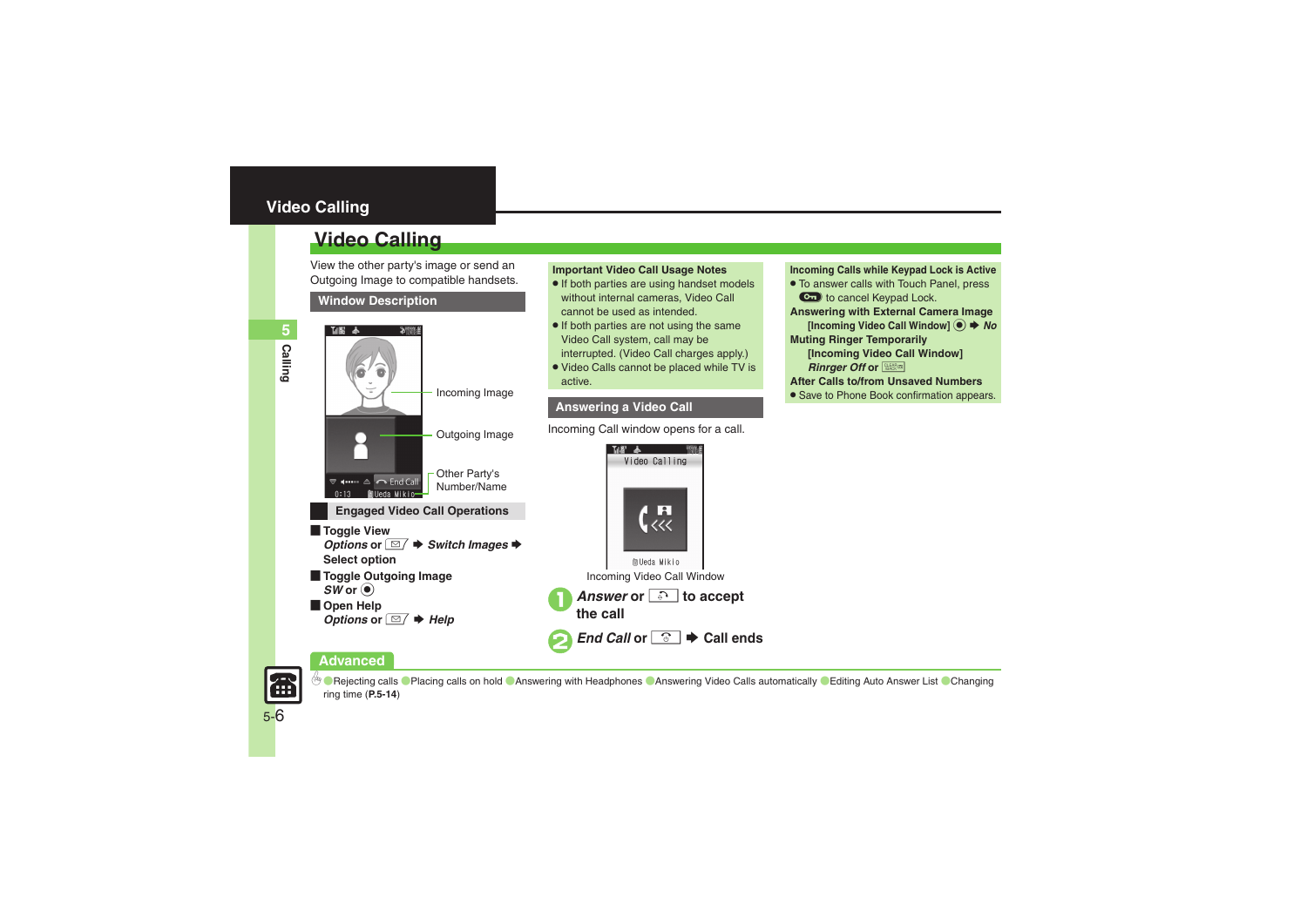Follow these steps to dial via Phone Book:



 $\square$  or  $\textcircled{\tiny{\odot}}$   $\blacktriangleright$  Highlight **katakana row**



**◯ Select entry**  $\rightarrow$  **Select phone number**



3*Video Call*







**Entering Phone Numbers Directly** 

1**Enter phone number with area code**



**2** *Call* or **●** *Video Call* 

. Handset dials the number.



**€** *End Call* or  $\boxed{\circ}$   $\blacktriangleright$  Call ends

**Using Touch Panel With Slider closed,**  %S **Enter phone number with area code ♦ Options → Video Call** 

**Calling 5**

## **Advanced**

4 **C** [Sending/blocking Caller ID](#page-14-0) C[Muting Microphone](#page-14-1) C[Adjusting Outgoing Image brightness](#page-15-1) (And more on [P.5-15](#page-14-0) - [5-16](#page-15-1)) **[Changing Alternative Image](#page-21-0) C[Disabling Loudspeaker for Video Calls](#page-21-1) C[Muting Microphone when initiating Video Calls](#page-21-2) (And more on [P.5-22](#page-21-2))** 

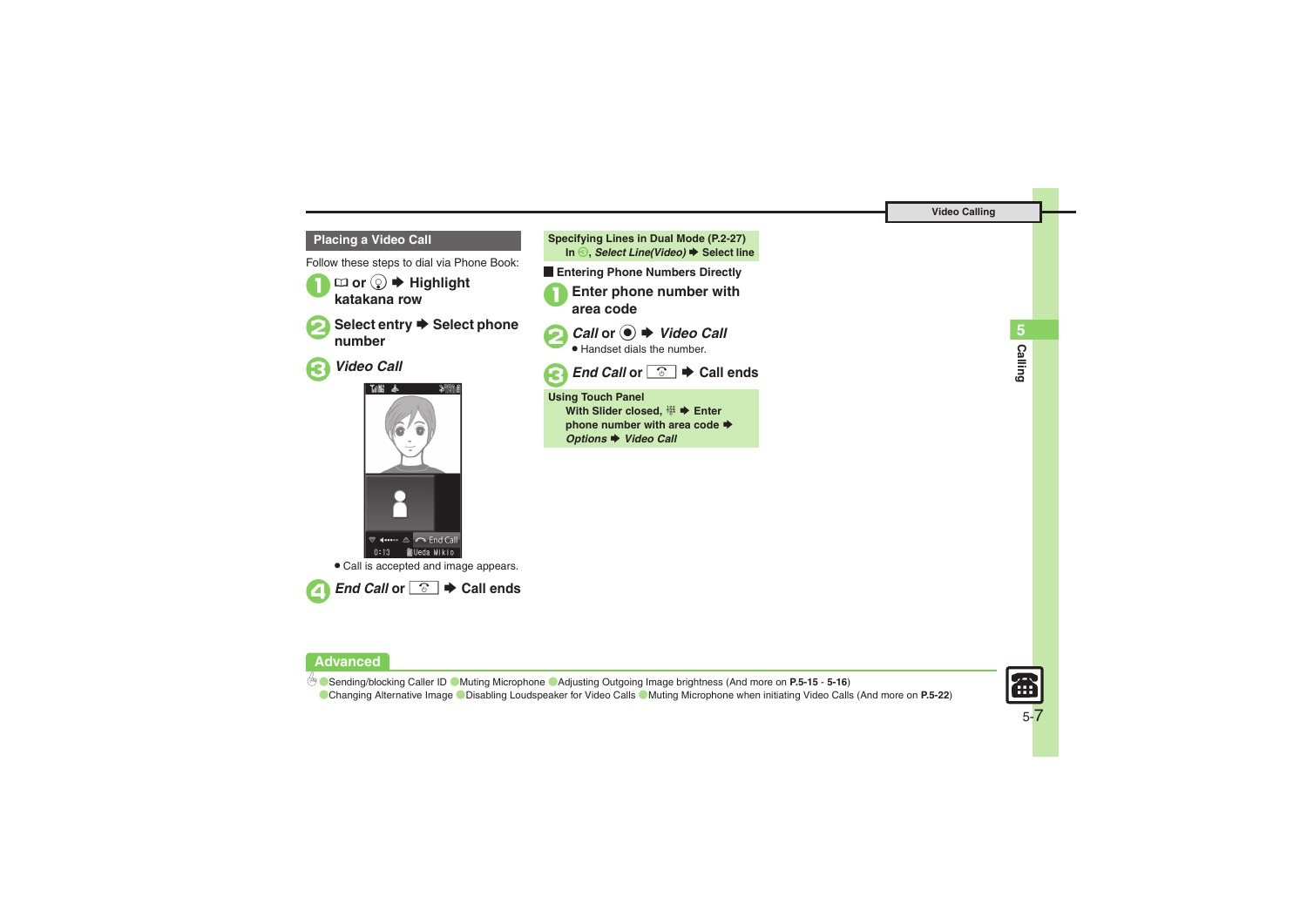## <span id="page-7-0"></span>**Decoration Call**

## **Decoration Call**

Show decorative message in incoming call windows on recipient's handset.

- . Available without a separate contract.
- . Recipient's handset must be Decoration Call-compatible.
- Charges apply to the caller when Decoration Call is placed successfully.

Incoming Call window opens for a call.



If Softkeys do not appear, handle incoming Decoration Call like any other call.



- *Answer* or **... b** accept the call
- . Call connects.



```
End Call or \boxed{\circ} \blacktriangleright Call ends
```
 Open/save Decoration Call files from received call records.

## **Answering a Decoration Call Incoming Calls while Keypad Lock is Active**

. To answer calls with Touch Panel, press  $\bullet$  to cancel Keypad Lock.

## **Note**

. Decoration Call file may not play depending on recipient handset settings.

## **Placing a Decoration Call**

Follow these steps to place a Decoration Call by entering a phone number:

Enter phone number  $\rightarrow$  *Call* or  $\odot$   $\rightarrow$  *Deco. Call* 



## 2*Deco***.** *Call File*



# *Deco. Call Folder* **→ Select file**

. To check selected file, press *Play* or  $\sqrt{\mathbf{Y}}$ 



- *Call* or  $\boxed{\boxtimes}$
- Handset dials the number. (It may take some time.)



### **Placing Your First Decoration Call**

- . A confirmation appears. Follow onscreen instructions.
- To disable confirmation, press *Cancel* or  $\boxed{\boxtimes}$  ( $\boxed{\Box}$ ).

### **Placing Decoration Video Calls**

**After** *S*, *Call Type* ♦ *Video Call* ♦ 4

**Advanced**



5-8

**<sup>6</sup>** [Creating Decoration Call files](#page-15-2) C[Editing Decoration Call files](#page-15-3) C[Saving received Decoration Call files](#page-15-4) CRestricting incoming/outgoing Decoration Calls (And more on **[P.5-16](#page-15-2)**)

**Calling 5**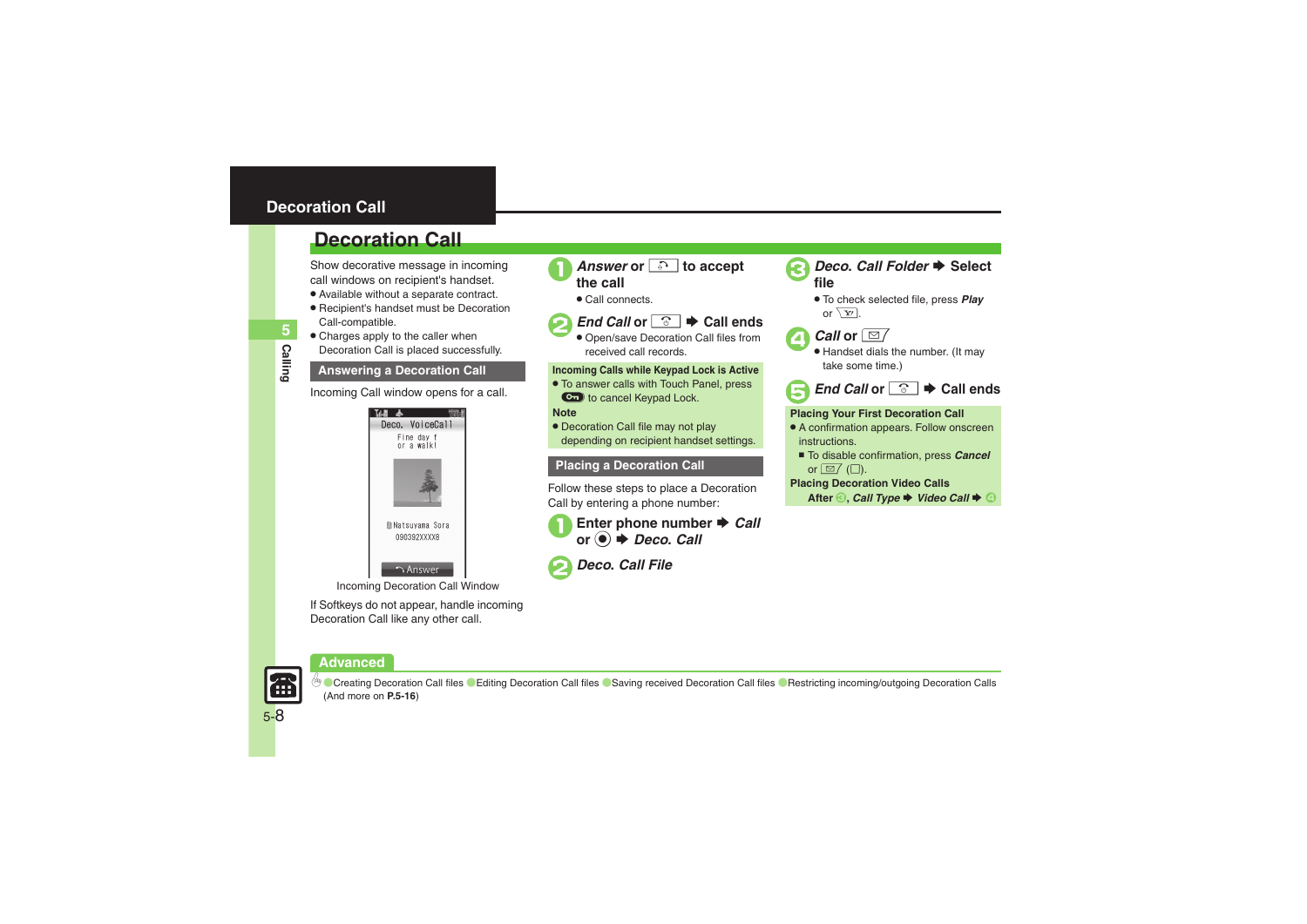**Calling 5**

## **Speed Dial**

## **Saving Phone Numbers**

Save phone numbers to Speed Dial/Mail list for easy dialing.



■ *MENU* or ● *→ Phone* 2*Speed Dial/Mail*

**Select number → Highlight katakana row ➡ Select entry** 

| ×<br>۰.<br>w<br>٧ |
|-------------------|

## **Bect phone number**



. Select mail address prompt appears.



**Do not Assign**<br>To save mail address instead, select one.



**6** Save or  $\boxed{Y}$   $\rightarrow$  Saved

 . To save additional phone numbers, repeat  $\Theta$   $\Theta$ . **3** Enter

**Using Headphones for Speed Dial**

• Save a phone number to **I**.

**Canceling Speed Dial Entries**

- **In ☉, highlight entry ♦** *Options* **or**
- BS *Remove Selected* **or** *Remove All*  $\rightarrow$  *Yes*
- Omit entry selection step when canceling all entries.

<span id="page-8-0"></span>

Press Call Button until a beep sounds.

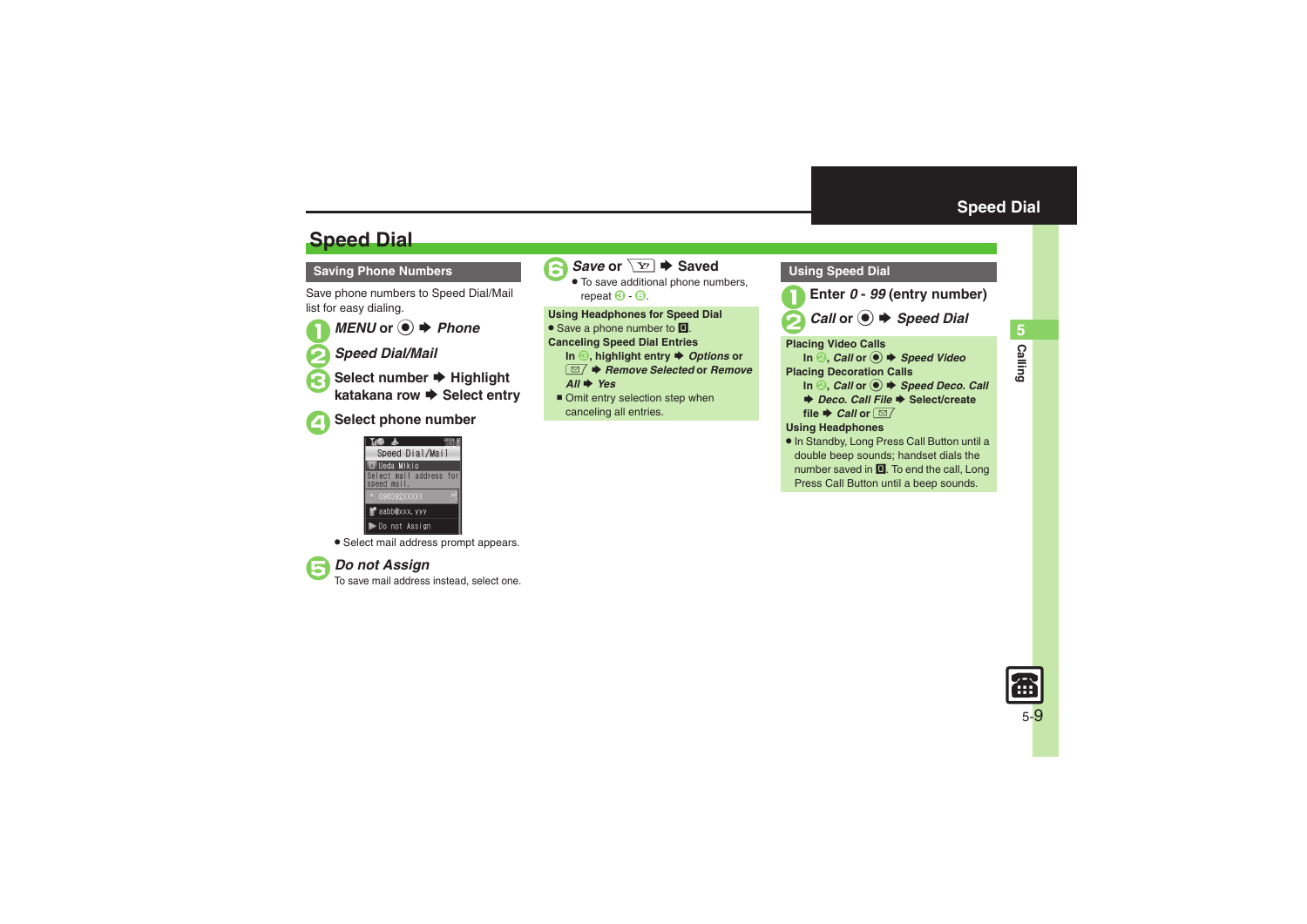## **Call Log**

## **Call Log**







- . All Calls, Dialed Numbers, Dialed Frequency and Received Calls are separated by tabs.
- . When using Double Number in Dual Mode (**P.2-27**), Line indicators appear except for Dialed Frequency.
- **Highlight tab (log type) →**<br>Select record
	- . Select Decoration Call record and press **Play** or  $\boxed{Y}$  to open the corresponding file.

**When the Same Number is Dialed More Than Once Using the Same Call Option**

. Only the last record appears. (All records appear for S! Circle Talk and Decoration Call.)





**6 Dialing from records** [Sending messages from records](#page-16-0) [Saving Phone Book entries from records](#page-16-2) C[Deleting records](#page-16-3) CPlacing Decoration Calls [from records](#page-16-4) (Initiating S! [Circle Talk from records](#page-17-1) ([Hiding Dialed Frequency](#page-17-2) (**[P.5-17](#page-16-1)** - **[5-18](#page-17-2)**)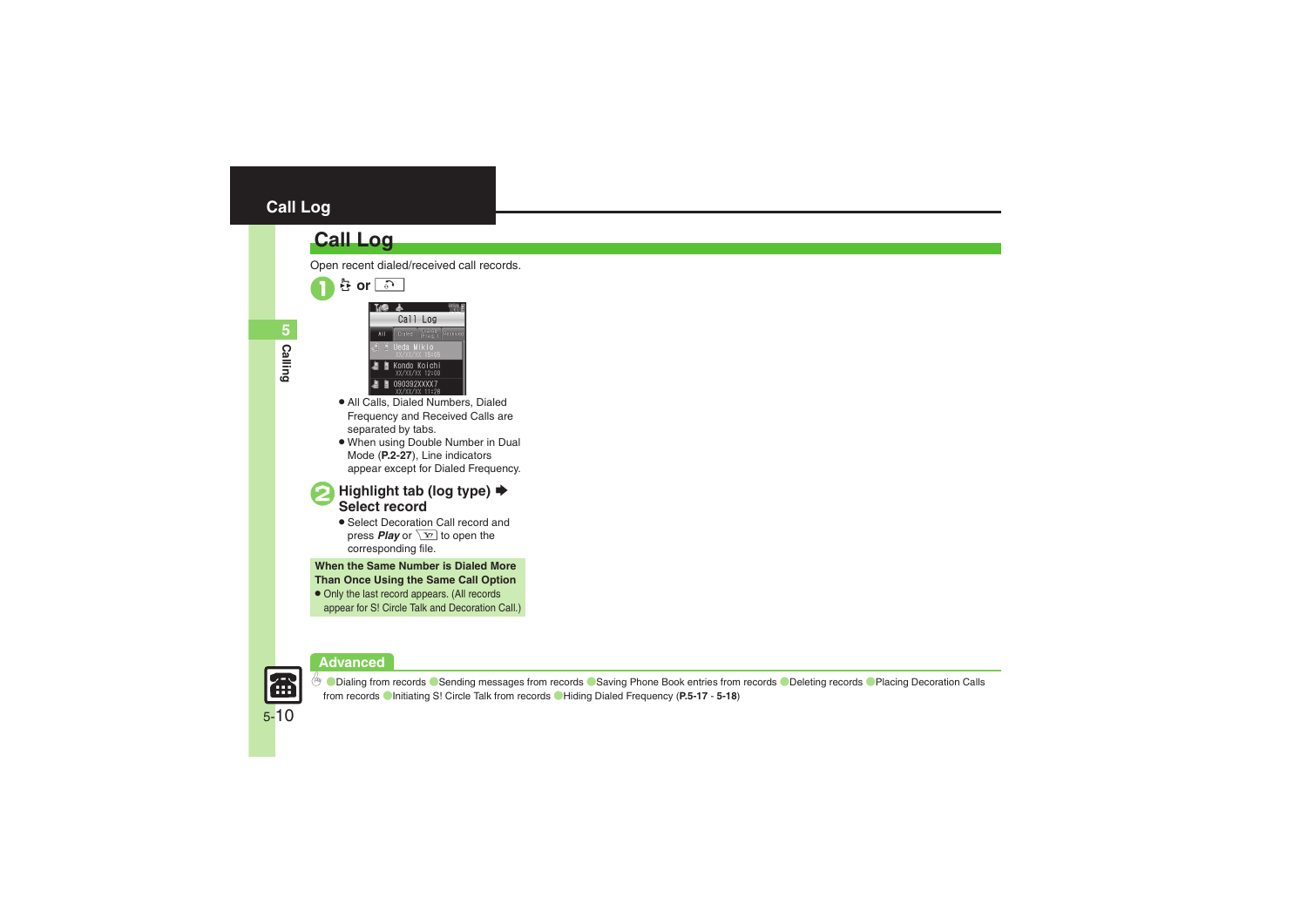## **Call Time & Call Cost**

## **Call Time**

Check estimated time of the most recent call and all calls.





2*Call Time & Cost*

| M           |                  |  |
|-------------|------------------|--|
|             | Call Time & Cost |  |
| Call Timers |                  |  |
|             | Data Counter     |  |
| Call Costs  |                  |  |

Call Time & Cost Menu



| Call Timers    |  |
|----------------|--|
| Dialed Calls   |  |
| Received Calls |  |
| Clear Timers   |  |



4*Dialed Calls* **or** *Received Calls*

## <span id="page-10-0"></span>**Call Cost**

Check estimated call charges of the most recent call and all calls.

**Call Costs (including Max Cost) may be unavailable depending on subscription status.**



1**In Call Time & Cost menu,** *Call Costs*

## 2*Show Call Cost*





4 O [Setting handset to beep during Voice Calls](#page-17-3) O [Showing Call Cost after each call](#page-17-4) O[Limiting Call Costs](#page-17-0) O [Checking packet transmission volume](#page-18-0) (And more on **[P.5-18](#page-17-3)** - **[5-19](#page-18-0)**)

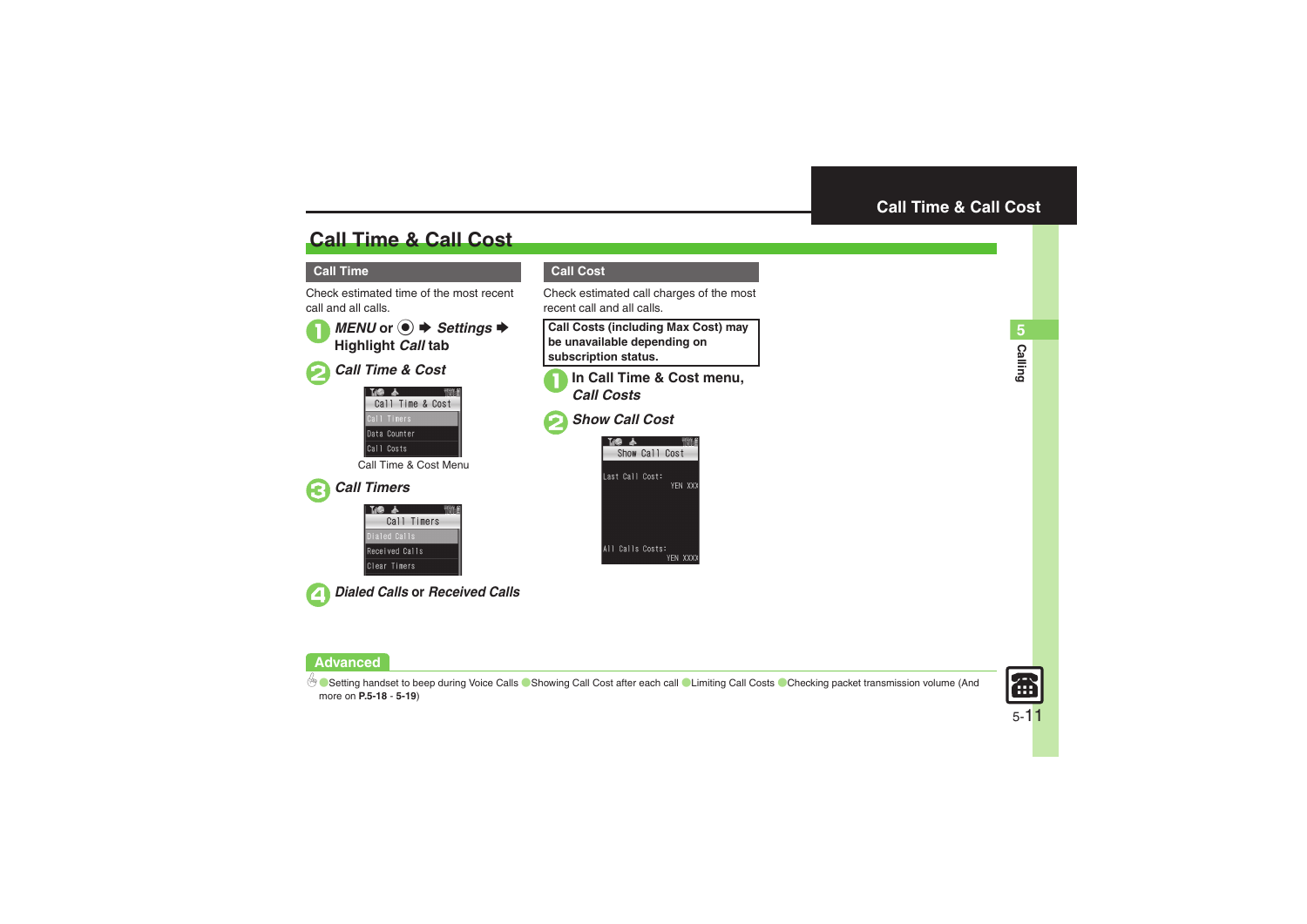## <span id="page-11-0"></span>**Optional Services**

Call Forwarding and Voicemail can only be set simultaneously when Call Forwarding is set to Video Calls.

| UI WAI UII IY IS SEL IU VIUEU UAIIS. |                                                                                                              |  |  |  |
|--------------------------------------|--------------------------------------------------------------------------------------------------------------|--|--|--|
| Call<br><b>Forwarding</b>            | Automatically divert all or all<br>unanswered incoming calls to<br>another preset phone number               |  |  |  |
| Voicemail                            | Redirect all or unanswered<br>calls to Voicemail Center;<br>access messages from<br>handset/touchtone phones |  |  |  |
| Call<br>Waitinq <sup>*</sup>         | Answer incoming calls or open<br>another line during a call                                                  |  |  |  |
| Group<br>Calling`                    | Switch between open lines or<br>connect multiple lines at<br>once for teleconferencing                       |  |  |  |
| Call<br>Barring                      | Restrict incoming/outgoing<br>calls depending on conditions                                                  |  |  |  |
| <b>Caller ID</b>                     | Show or hide your own<br>number when placing calls                                                           |  |  |  |

\*A separate contract is required.

## **Initiating Call Forwarding**

Follow these steps to divert calls to a phone number saved in Phone Book after selected ring time (*No Answer* set):

# *MENU* or ●  $\blacktriangleright$  *Settings*  $\blacktriangleright$  *Highlight Call* tab

## 2*Voicemail/Divert*



Voicemail/Divert Menu

## *Diverts* ♦ Select call type

- 4*No Answer*
- **Phone Book → Highlight katakana row → Select entry**

Select phone number Omit 6 if only one number is saved.





| <b>Diverting Calls without Handset Response</b>                                                                                |
|--------------------------------------------------------------------------------------------------------------------------------|
| In $\odot$ . Always $\blacktriangleright$ $\odot$ - $\odot$                                                                    |
| <b>Entering Forwarding Number Directly</b>                                                                                     |
| In $\odot$ , <i>Enter Number</i> $\rightarrow$ Enter phone                                                                     |
| number $\blacktriangleright$ Done or $\textcircled{\scriptsize{\bullet}} \blacktriangleright \textcircled{\scriptsize{\circ}}$ |

## **Initiating Voicemail**

Follow these steps to divert calls to Voicemail Center after selected ring time (*No Answer* set):







*No Answer*  $\rightarrow$  Select ring time

**Diverting Calls without Handset Response In** 2**,** *Always*

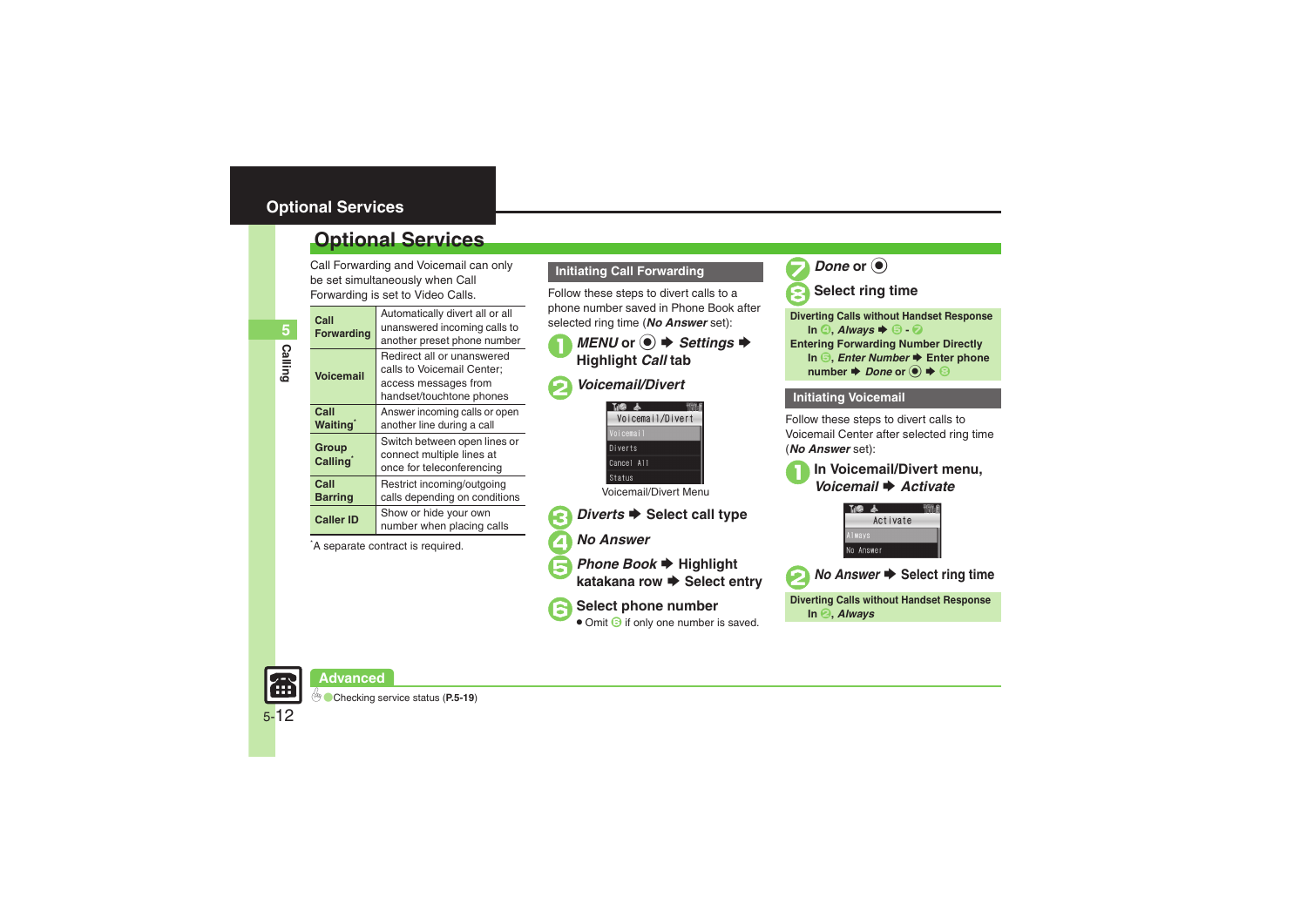

Activate this function for records of calls missed while handset is off/out-of-range and Voicemail is active.





Call Menu



## *<u>Out</u></del> Missed Calls*  $\blacktriangleright$  *Call or*  $\odot$

- . When using Double Number in Dual Mode (**P.2-27**), select a line.
- . Follow the voice guidance for further operations.







## 3*Call Voicemail*



. Follow the voice guidance for further operations.

**Hiding New Voicemail Message Indicator**

**In**  3**,** *Delete Icon* S *Yes*



1**In Voicemail/Divert menu,** *Cancel All*





**Advanced**

4 **[Activating Call Waiting](#page-18-2) C[Talking on multiple lines simultaneously](#page-18-3) C[Rejecting calls by number](#page-18-4) C[Setting/canceling outgoing call restriction](#page-19-0) C[Setting/](#page-20-1)** [canceling incoming call restriction](#page-20-1) (And more on **[P.5-19](#page-18-2)** - **[5-21](#page-20-1)**)



5-13

**Calling 5**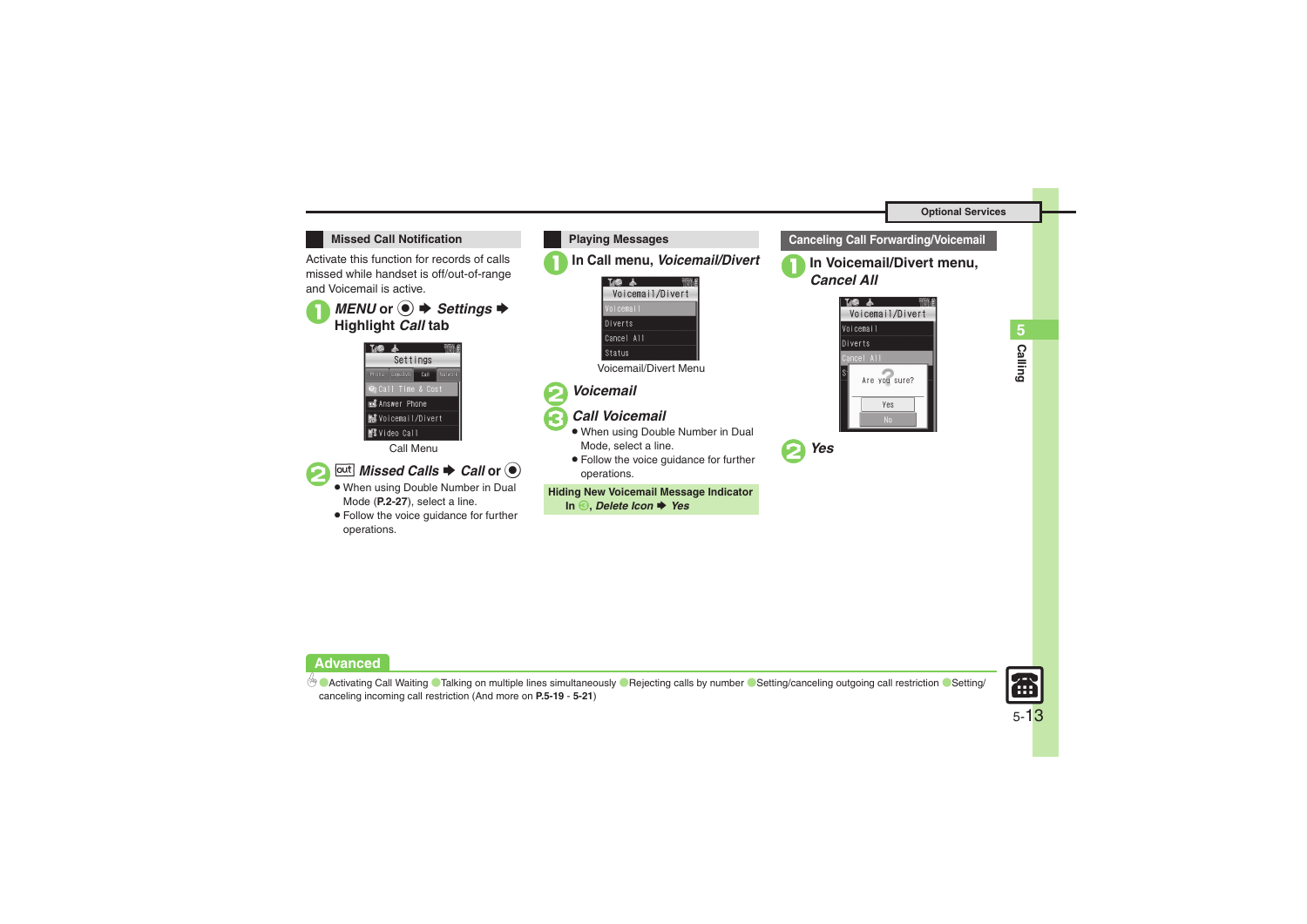## <span id="page-13-0"></span>**Additional Functions**

## **Receiving a Call**

#### [ **Handling Incoming Calls**

<span id="page-13-5"></span><span id="page-13-4"></span><span id="page-13-3"></span><span id="page-13-2"></span><span id="page-13-1"></span>

| <b>Rejecting calls</b>                     | <b>Voice Call</b><br>When a call arrives, Options or $\Box$ $\blacktriangleright$<br>Reject                                                                                                     |  |
|--------------------------------------------|-------------------------------------------------------------------------------------------------------------------------------------------------------------------------------------------------|--|
|                                            | <b>Video Call</b><br>When a call arrives, <i>Reject</i> or $\setminus$ $\setminus$ $\setminus$                                                                                                  |  |
| <b>Placing calls on</b><br>hold            | When a call arrives, Hold or $\Box$<br>• Press Answer or $\left($ <sup>o</sup> to answer the call on hold.                                                                                      |  |
| <b>Answering with</b><br><b>Headphones</b> | When a call arrives, Long Press Call Button<br>. To end the call, Long Press Call Button.                                                                                                       |  |
| <b>Answer Phone</b>                        |                                                                                                                                                                                                 |  |
| <b>Recording caller</b><br>messages        | When a Voice Call arrives, Options or $\Box$<br><b>Record Message</b>                                                                                                                           |  |
| <b>Changing ring time</b>                  | MENU or $\left( \bullet \right)$ $\Rightarrow$ Settings $\Rightarrow$ Highlight Call tab $\Rightarrow$<br>Answer Phone → Answer Time → Enter time<br>$\rightarrow$ OK or $\left(\bullet\right)$ |  |
| Sampling outgoing<br>message               | $MEMOo$ $\rightarrow$ Settings $\rightarrow$ Highlight Call tab $\rightarrow$<br>Answer Phone > Outgoing Message<br>• Press CLEAR/BACK or <b>the state of the Stop playback</b> .               |  |
| <b>Muting Earpiece</b>                     | MENU or $\circledast$ > Settings $\Rightarrow$ Highlight Call tab $\Rightarrow$<br>Answer Phone → Volume → Silent                                                                               |  |

## Remote Monitor

<span id="page-13-10"></span><span id="page-13-9"></span><span id="page-13-8"></span>

|                                                      | Start Here MENU or $\textcircled{\textcircled{\textcirc}} \Rightarrow$ Settings $\Rightarrow$ Highlight<br>Call tab $\Rightarrow$ Video Call $\Rightarrow$ Remote Monitor $\Rightarrow$<br>Enter Handset Code $\Rightarrow$ OK or $\left( \bullet \right) \Rightarrow$ See below                                                           |  |  |  |
|------------------------------------------------------|--------------------------------------------------------------------------------------------------------------------------------------------------------------------------------------------------------------------------------------------------------------------------------------------------------------------------------------------|--|--|--|
| <b>Answering Video</b><br><b>Calls automatically</b> | <b>Saving Numbers from Phone Book</b><br>Auto Answer List → Highlight <empty> →<br/>Options or <math>\Box</math> <math>\rightarrow</math> Change <math>\rightarrow</math> From Phone<br/>Book → Highlight katakana row → Select entry<br/>Select phone number<br/>• To enter a phone number directly, select &lt;<b>Empty</b>&gt;.</empty> |  |  |  |
|                                                      | <b>Saving Numbers from Call Log</b><br>Auto Answer List → Highlight <empty> →<br/>Options or <math>\Box</math> <math>\rightarrow</math> Change <math>\rightarrow</math> From Call Log <math>\rightarrow</math><br/>Select record</empty>                                                                                                   |  |  |  |
|                                                      | <b>Activating Remote Monitor</b><br>Switch On/Off $\rightarrow$ On $\rightarrow$ OK or $\circledast$<br>• A tone sounds for calls answered via Remote<br>Monitor. (Tone and volume are fixed.)                                                                                                                                             |  |  |  |
| <b>Editing Auto</b>                                  | Start Here MENU or $\left( \bullet \right)$ $\Rightarrow$ Settings $\Rightarrow$ Highlight<br>Call tab $\Rightarrow$ Video Call $\Rightarrow$ Remote Monitor $\Rightarrow$<br>Enter Handset Code $\Rightarrow$ OK or $\left( \bullet \right) \Rightarrow$ Auto<br>Answer List $\Rightarrow$ See below                                      |  |  |  |
| <b>Answer List</b>                                   | <b>Editing Numbers</b><br>Select entry $\blacktriangleright$ Edit $\blacktriangleright$ Done or $\textcircled{\scriptsize{\bullet}}$                                                                                                                                                                                                       |  |  |  |
|                                                      | <b>Deleting Entries</b><br>Highlight entry $\rightarrow$ Options or $\boxed{\simeq}$ $\rightarrow$ Delete $\rightarrow$ Yes                                                                                                                                                                                                                |  |  |  |
| <b>Changing ring time</b>                            | <i>MENU</i> or <sup>(●)</sup> $\rightarrow$ Settings $\rightarrow$ Highlight <i>Call</i> tab $\rightarrow$<br>Video Call → Remote Monitor → Enter<br>Handset Code → OK or <sup>●</sup> Answer Time →<br>Enter time $\rightarrow$ OK or $\circledast$                                                                                       |  |  |  |

<span id="page-13-7"></span><span id="page-13-6"></span>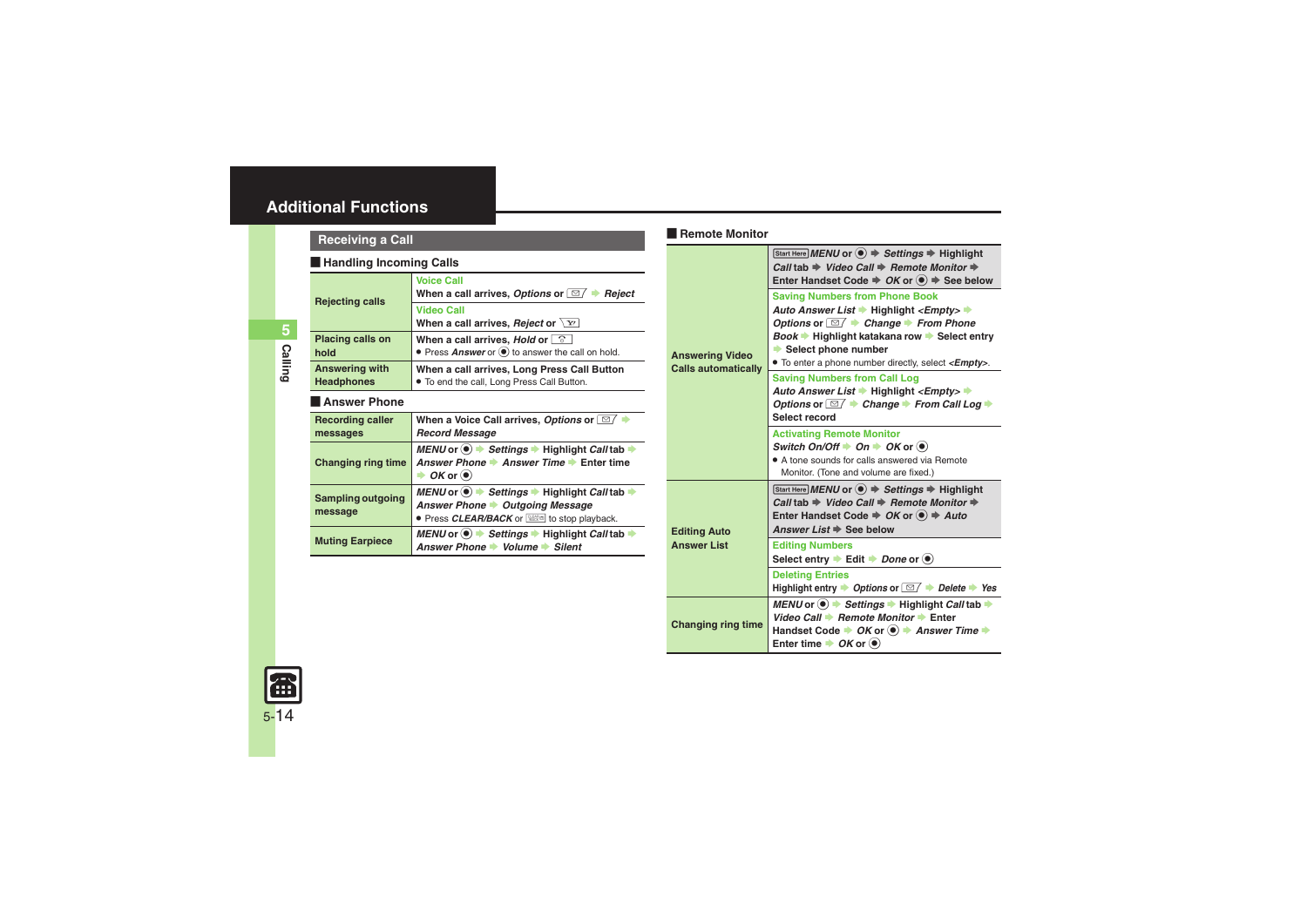#### **Additional Functions**

| <b>Placing a Call</b> |  |  |  |  |  |  |  |
|-----------------------|--|--|--|--|--|--|--|
|-----------------------|--|--|--|--|--|--|--|

#### [ **Basic Operations**

<span id="page-14-6"></span><span id="page-14-4"></span><span id="page-14-3"></span><span id="page-14-2"></span><span id="page-14-0"></span>

| <b>Adjusting Earpiece</b><br>Volume                                 | MENU or $\circledast$ $\Rightarrow$ Settings $\Rightarrow$ In Phone menu,<br>Earpiece Volume → Adjust level                                                                                                                          |
|---------------------------------------------------------------------|--------------------------------------------------------------------------------------------------------------------------------------------------------------------------------------------------------------------------------------|
| Sending/blocking<br><b>Caller ID</b>                                | After phone number entry, Options or $\Box$ $\rightarrow$<br>Hide My ID or Show My ID                                                                                                                                                |
| International Calls                                                 |                                                                                                                                                                                                                                      |
| <b>Placing calls by</b><br>entering country<br>code directly        | <del>X . appears &gt;</del> Enter country code →<br>Enter phone number with area code $\rightarrow$ Call or<br>$\bullet$ $\bullet$ Call<br>• Omit the first 0 of the area code except when calling<br>Italy or some other countries. |
|                                                                     | Start Here MENU or $\textcircled{\textcircled{\textcirc}} \Rightarrow$ Settings $\Rightarrow$ Highlight<br>Call tab $\Rightarrow$ Int'l Calling $\Rightarrow$ Auto Add Code $\Rightarrow$<br>See below                               |
| <b>Adding a country</b><br>code automatically<br>when placing calls | <b>Activating Auto Add Code</b><br>Switch $On/Off \rightarrow On$<br>. When Auto Add Code is active, preset country code<br>is added to all phone numbers (except emergency<br>call numbers) unless $+$ is included.                 |
|                                                                     | <b>Selecting a Country from List</b><br>Country Code Select country                                                                                                                                                                  |
|                                                                     | <b>Specifying a Country Code</b><br>Country Code $\blacktriangleright$ (a) $\blacktriangleright$ Enter Code $\blacktriangleright$ Enter<br>country code $\rightarrow$ Done or $\circledast$                                          |
| <b>Saving frequently</b><br>used international<br>prefix            | MENU or $\bullet$ $\rightarrow$ Settings $\rightarrow$ Highlight Call tab $\rightarrow$<br>Int'l Calling • Int'l Prefix • Enter Handset<br>Code $\rightarrow$ OK or $\odot$ $\rightarrow$ Enter prefix $\rightarrow$ Done or $\odot$ |

<span id="page-14-5"></span><span id="page-14-1"></span>

| Adding/changing/<br>deleting country<br>codes         | Start Here MENU or $\textcircled{\textcircled{\textcirc}} \Rightarrow$ Settings $\Rightarrow$ Highlight<br>Call tab $\Rightarrow$ Int'l Calling $\Rightarrow$ Country Codes $\Rightarrow$<br>See below                                                     |  |
|-------------------------------------------------------|------------------------------------------------------------------------------------------------------------------------------------------------------------------------------------------------------------------------------------------------------------|--|
|                                                       | <b>Addina</b><br><empty> <math>\rightarrow</math> Enter name <math>\rightarrow</math> Done or <math>\odot</math> <math>\rightarrow</math> Enter<br/>country code <math>\rightarrow</math> Done or <math>\circledast</math></empty>                         |  |
|                                                       | <b>Changing</b><br>Select country → Change → Enter name →<br>Done or $\odot$ $\blacktriangleright$ Enter country code $\blacktriangleright$ Done or $\odot$                                                                                                |  |
|                                                       | <b>Deleting</b><br>Select country $\rightarrow$ Delete $\rightarrow$ Yes                                                                                                                                                                                   |  |
| During a Call                                         |                                                                                                                                                                                                                                                            |  |
| <b>Muting</b><br><b>Microphone</b>                    | <b>Voice Call</b><br>During a call, Mute or $\sqrt{Y}$ (press again to cancel)                                                                                                                                                                             |  |
|                                                       | <b>Video Call</b><br>During a call, Options or $\Box$ $\blacktriangleright$ Mute<br>• To cancel, select <i>Unmute</i> .                                                                                                                                    |  |
| <b>Recording caller</b><br>voice (Voice Call<br>only) | During a call, Options or $\boxed{\simeq}$ $\blacktriangleright$ Record Caller<br>Voice $\blacktriangleright$ Recording starts $\blacktriangleright$ Stop or $(\bullet) \blacktriangleright$<br><b>Recording ends</b>                                      |  |
| Activating/canceling<br>Loudspeaker                   | <b>Activating Loudspeaker for Voice Call</b><br>During a call, $\triangleleft$ or $\circledbullet$ $\Rightarrow$ While message<br>appears, $OK$ or $\odot$<br>• To cancel, press $\mathcal{R}$ or $\odot$ .<br><b>Canceling Loudspeaker for Video Call</b> |  |
|                                                       | During a call, $\mathcal A$ or $\overline{Y}$ (press again to activate)                                                                                                                                                                                    |  |
| <b>Switching sound</b><br>output                      | During a call, Options or $\Box$ Transfer<br>Audio → To Phone or To Bluetooth                                                                                                                                                                              |  |

<span id="page-14-7"></span>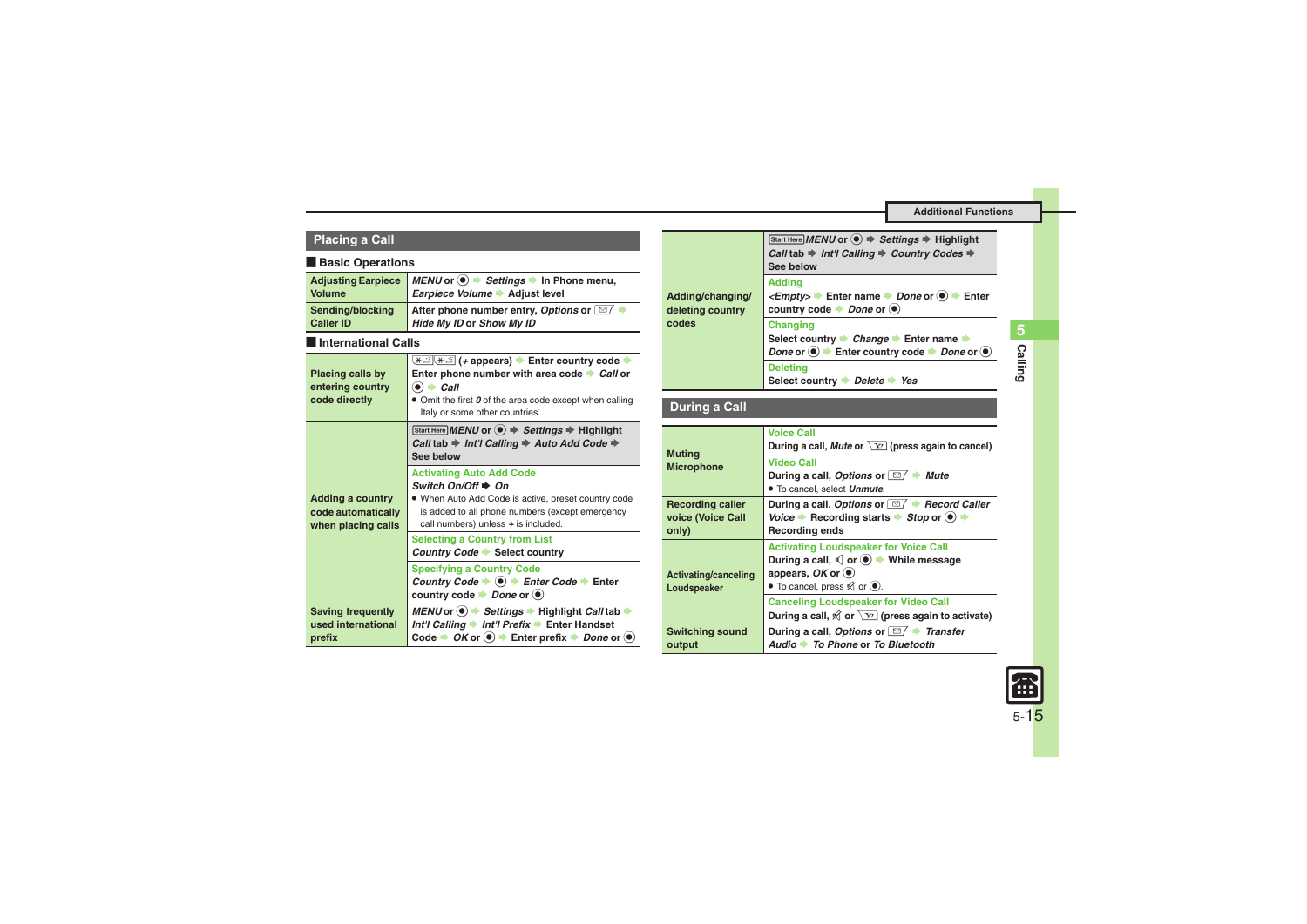|              | <b>Additional Functions</b>                |                                                                                                                                                                                                                         |
|--------------|--------------------------------------------|-------------------------------------------------------------------------------------------------------------------------------------------------------------------------------------------------------------------------|
|              |                                            |                                                                                                                                                                                                                         |
|              | <b>Opening Phone</b><br><b>Book</b>        | During a call, Options or $\boxed{\boxtimes}$ $\blacktriangleright$ Phone Book<br>Highlight katakana row → Select entry<br>● Press CLEAR/BACK or <b>WEED</b> twice to return to call<br>window.                         |
|              | <b>Opening My Details</b>                  | During a call, Options or $\boxed{\simeq}$ $\blacktriangleright$ My Details<br>• Press CLEAR/BACK or <b>WEED</b> to return to call window                                                                               |
| 5,<br>Callin | <b>Saving Phone</b><br><b>Book entries</b> | During a call, Options or $\Box$ Phone Book<br>Options or $\Box$ $\rightarrow$ Add New Entry<br>Complete fields $\blacktriangleright$ Save or $\boxed{Y}$<br>● Press CLEAR/BACK or <b>NHOW</b> to return to call window |
| $\sim$       | Disabling touch                            |                                                                                                                                                                                                                         |

<span id="page-15-0"></span>**Placing calls on hold**

**Opening messages (Voice Call only)**

**Creating messages (Voice Call only)**

<span id="page-15-1"></span>**Adjusting Outgoing Image brightness**

#### **Opening My Details During a call,** *Options* **or**  $\boxed{\cong}$  **/**  $\Rightarrow$ *My Details* **. <br>
● Press** *CLEAR/BACK* **or <b>\$ to return to call window. During a call,** *Options* **or** BS *Phone Book Add New Entry*  $P$  or  $\sqrt{Y}$ **• Press CLEAR/BACK** or **solution** to return to call window. **tone signaling During a call, Options or <b>■** *Disable DTMF* **During a call,** *Options* **or** BS *Hold* **.** Subscription to Call Waiting or Group Calling is required to place Voice Calls on hold. • To resume Voice Calls, press **Options** or  $\Box$ , then select *Retrieve*.**•** To resume Video Calls, press **Retrve** or  $\boxed{\mathbf{Y}}$ . **During a call, Options or**  $\boxed{\approx}$ *Messaging* Select Messaging folder  $\rightarrow$  Select folder  $\rightarrow$ **Select message • Press CLEAR/BACK** or **solution** three times to return to call window.**During a call, Options or**  $\boxed{\otimes}$  **/ Messaging** *Create Message* or *Create New SMS* **Complete message**  $\blacktriangleright$ *Send* **or**  $\overline{\setminus x}$ **During a Video Call,** *Options* or  $\boxed{\text{B}$ *Exposure*  $\rightarrow$  Adjust level  $\rightarrow$  *OK* or  $\circledast$ . Alternative Image brightness is fixed. **Creating Decoration Call filesEditing Decoration Call filesSaving received Decoration Call filesRestricting incoming/outgoing Decoration CallsHiding incoming Decoration Call window**

## <span id="page-15-5"></span><span id="page-15-4"></span><span id="page-15-3"></span><span id="page-15-2"></span>**Decoration Call***Start Here MENU or ● > Data Folder ♦ Decoration Call*  $\rightarrow$  *Options* or  $\boxed{\textdegree{}}$  → *Create New File*  $\Rightarrow$  *Text Input*  $\Rightarrow$  Enter text  $\Rightarrow$  *Done* or  $\textcircled{\textcircled{\char'13em}\hspace{13em}}$  *Images*  $\textcircled{\textcircled{\char'13em}\hspace{13em}}$  See below **Using Still Images** *Picture* ▶ *Pictures* ▶ Select file ▶ *Sounds* ▶ **Select folder → Select file → Save or**  $\boxed{Y}$ *Save here***Using Video** *Video* → *Videos* → Select file → *Save* or  $\boxed{Y}$ **B** Save here **Using Animation** *Flash*<sup>®</sup> **→** Select file → Save or  $\boxed{Y}$  → Save here *MENU* or **●** *Data Folder* ▶ *Decoration Call*  $\rightarrow$  Highlight file  $\rightarrow$  *Options* or  $\boxed{\cong}$  /  $\rightarrow$  *Edit*  $\rightarrow$ Edit *Save* or  $\boxed{Y}$  *Save as New* or *Overwrite*. For *Save as New*, select *Save here*. & **or** !S **Highlight tab (log type)** S **Highlight Precord → Options or**  $\boxed{\simeq}$  $\rightarrow$  **Save File → Save here** *MENU* or ● <del>★ Settings ★ Highlight *Call* tab **→**</del> *Decoration Call*  $\rightarrow$  *Switch On/Off*  $\rightarrow$  *Off*  $\rightarrow$ **Enter Handset Code**  $\rightarrow$  **OK** or  $\odot$ *MENU* or ● <del>★ Settings ★ Highlight *Call* tab **→**</del> *Decoration Call* > *Play in Receiving* > Off

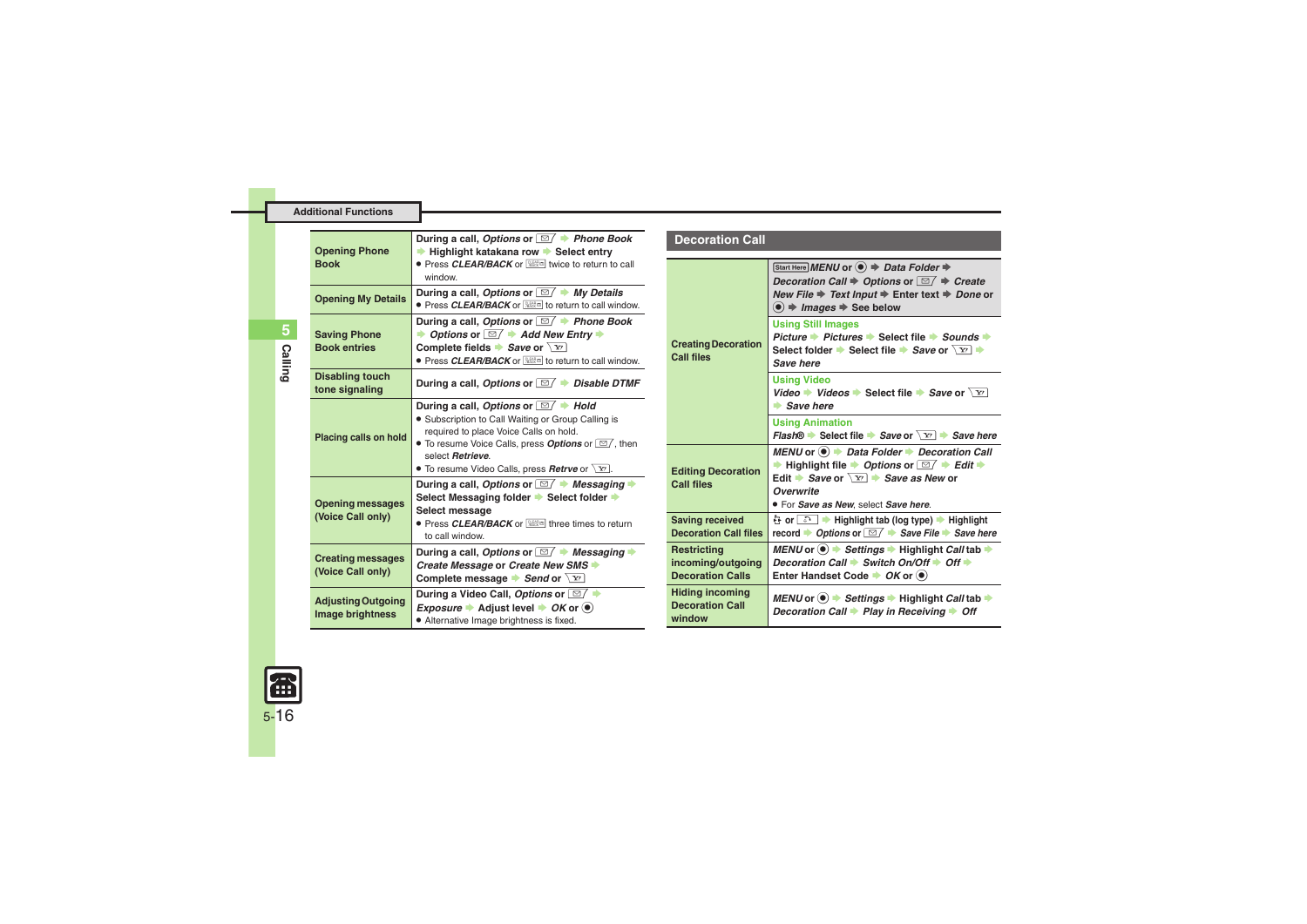| <b>Using mobile</b><br>camera to create<br><b>Decoration Call files</b> | Start Here MENU or $\textcircled{\textcircled{\scriptsize{*}}}$ Data Folder $\textup{\textcircled{\scriptsize{*}}}$<br>Decoration Call $\Rightarrow$ Options or $\Box / \Rightarrow$ Create                                      | <b>Call Log</b>                                          |
|-------------------------------------------------------------------------|----------------------------------------------------------------------------------------------------------------------------------------------------------------------------------------------------------------------------------|----------------------------------------------------------|
|                                                                         | New File $\Rightarrow$ Text Input $\Rightarrow$ Enter text $\Rightarrow$ Done or<br>$\langle \bullet \rangle$ $\Rightarrow$ <i>Images</i> $\Rightarrow$ See below                                                                |                                                          |
|                                                                         | <b>Capturing Still Images</b><br><i>Picture → Take Picture → Capture image → ®</i><br>or $\odot$ $\rightarrow$ Save or $\boxed{Y}$ $\rightarrow$ Save here<br>• Combine image with sound as needed.                              | <b>Dialing from rec</b>                                  |
|                                                                         | <b>Recording Video</b><br>Video $\rightarrow$ Record Video $\rightarrow$ Record video $\rightarrow$                                                                                                                              |                                                          |
|                                                                         | Save Save or $\boxed{Y}$ Save here                                                                                                                                                                                               |                                                          |
| Removing image/<br>video/sound                                          | Start Here MENU or $\textcircled{\textcircled{\scriptsize{*}}}$ Data Folder $\textup{\textcircled{\scriptsize{*}}}$<br><i>Decoration Call</i> → Highlight file → Options or<br>$\Box / \Rightarrow$ Edit $\Rightarrow$ See below | <b>Sending messa</b><br>from records                     |
|                                                                         | <b>Removing Image/Video</b><br>Images $\rightarrow$ Remove Image $\rightarrow$ Save or $\boxed{Y}$ $\rightarrow$<br>Save as New or Overwrite<br>. For Save as New, select Save here.                                             | <b>Saving Phone</b><br><b>Book entries fr</b><br>records |
|                                                                         | <b>Removing Sound</b><br>Sounds → Remove Sound → Save or $\boxed{Y}$ →<br>Save as New or Overwrite<br>. For Save as New, select Save here.                                                                                       |                                                          |
| <b>Showing options</b><br>upon Decoration<br><b>Call failure</b>        | MENU or $\odot \rightarrow$ Settings $\rightarrow$ Highlight Call tab $\rightarrow$<br>Decoration Call → Notice → On                                                                                                             | <b>Deleting record</b>                                   |
|                                                                         |                                                                                                                                                                                                                                  |                                                          |

<span id="page-16-3"></span><span id="page-16-2"></span><span id="page-16-1"></span><span id="page-16-0"></span>

| <b>Call Log</b>                                            |                                                                                                                                                                                                                                                  |  |
|------------------------------------------------------------|--------------------------------------------------------------------------------------------------------------------------------------------------------------------------------------------------------------------------------------------------|--|
| <b>Dialing from records</b>                                | <b>Calling Dialed Numbers (Redial)</b><br>는 or <u>a + Highlight Dialed</u> or Dialed (Freq.)<br>tab $\Rightarrow$ Select record $\Rightarrow$ Call or $\circledast$ $\Rightarrow$ Call<br>. To place Video Calls, select Video Call.             |  |
|                                                            | <b>Calling from Received Call Records</b><br>는 or <u>a → Highlight Received</u> tab → Select<br>record $\rightarrow$ Call or $\odot$ $\rightarrow$ Call<br>. To place Video Calls, select Video Call.                                            |  |
| <b>Sending messages</b><br>from records                    | 는 or <u>ො</u> → Highlight tab (log type) →<br>Highlight record $\rightarrow$ Options or $\boxed{\cong}$ $\rightarrow$ Create<br>Message $\Rightarrow$ S! Mail or SMS $\Rightarrow$ Complete<br>message $\blacktriangleright$ Send or $\boxed{Y}$ |  |
| <b>Saving Phone</b><br><b>Book entries from</b><br>records | Highlight record $\rightarrow$ Options or $\boxed{\cong}$ $\rightarrow$ Save to<br>Phone Book → As New Entry → Complete<br>other fields Save or $\sqrt{x}$<br>. To add to an existing entry, select As New Detail.                               |  |
| <b>Deleting records</b>                                    | <b>One Record</b><br>Highlight record $\rightarrow$ Options or $\boxed{\cong}$ $\rightarrow$ Delete<br>$\Rightarrow$ Yes                                                                                                                         |  |
|                                                            | <b>All Records</b><br>는 or <u>ଈ → Options</u> or <b>⊠ → Delete All →</b><br>Enter Handset Code $\rightarrow OK$ or $\bullet$ $\rightarrow Yes$                                                                                                   |  |
| <b>Placing Decoration</b><br>Calls from records            | 는 or <u>은</u> → Highlight tab (log type) →<br>Highlight record $\rightarrow$ Options or $\boxed{\cong}$ $\rightarrow$ Deco.<br>Call → Deco, Call File → Select/create file →<br><i>Call</i> or $\approx$ /                                       |  |

<span id="page-16-4"></span>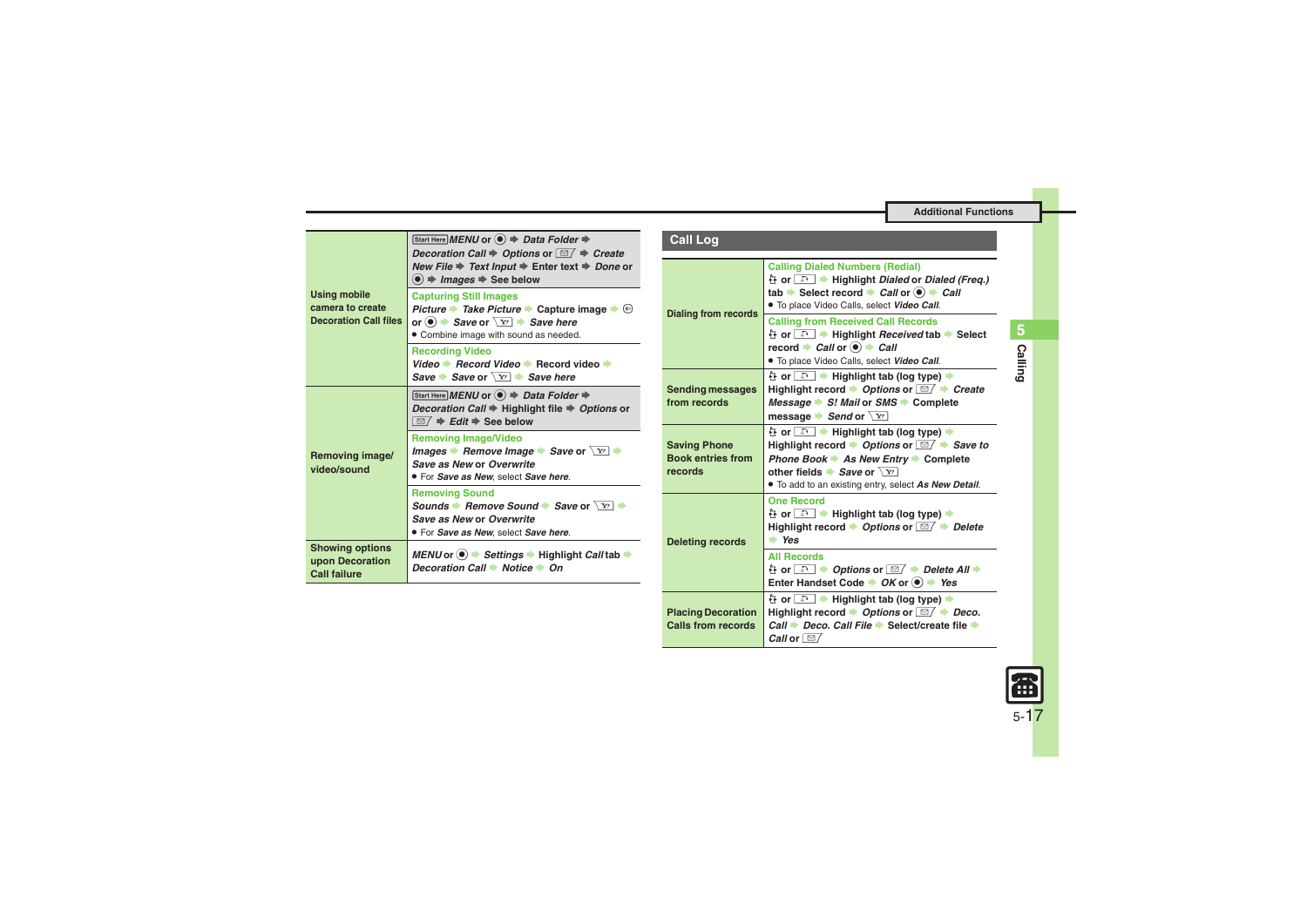<span id="page-17-3"></span><span id="page-17-2"></span><span id="page-17-1"></span>

| <b>Initiating S! Circle</b><br><b>Talk from records</b>        | 는 or <u>a → Highlight</u> tab (log type) →<br>Highlight record $\rightarrow$ Options or $\boxed{\cong}$ $\rightarrow$ Call<br>S! Circle Talk $\blacktriangleright$ Call or $\blacklozenge$<br>• Set My Status to <b>Online</b> first. |  |
|----------------------------------------------------------------|---------------------------------------------------------------------------------------------------------------------------------------------------------------------------------------------------------------------------------------|--|
| <b>Hiding Dialed</b><br>Frequency                              | MENU or $\odot$ $\rightarrow$ Phone $\rightarrow$ Call Log Setting $\rightarrow$<br><b>Hide Dialed Frea.</b><br>• Handset Code is required to re-select Show Dialed Freq                                                              |  |
| <b>Call Time/Call Cost/Data Communication</b><br>Call Time     |                                                                                                                                                                                                                                       |  |
| <b>Setting handset to</b><br>beep during Voice<br><b>Calls</b> | MENU or $\odot$ $\blacktriangleright$ Settings $\blacktriangleright$ Highlight Call tab $\blacktriangleright$<br>Minute Minder Cn                                                                                                     |  |
| <b>Hiding Call Time</b><br>during calls                        | MENU or $\odot$ $\blacktriangleright$ Settings $\blacktriangleright$ Highlight Call tab $\blacktriangleright$<br>Disp. Time/Cost > Call Time Counter > Off                                                                            |  |
| <b>Resetting Call Timers</b>                                   | MENU or $\circledast$ $\Rightarrow$ Settings $\Rightarrow$ Highlight Call tab $\Rightarrow$<br>Call Time & Cost → Call Timers → Clear Timers<br>Enter Handset Code $\rightarrow OK$ or $\bullet$ $\rightarrow Yes$                    |  |

#### [ **Call Cost**

<span id="page-17-4"></span><span id="page-17-0"></span>

| <b>Showing Call Cost</b><br>after each call  | MENU or $\odot \rightarrow$ Settings $\rightarrow$ Highlight Call tab $\rightarrow$<br>Disp. Time/Cost → Display Call Cost → On                                                                                                                                                                                                                                                                                                                                     |  |
|----------------------------------------------|---------------------------------------------------------------------------------------------------------------------------------------------------------------------------------------------------------------------------------------------------------------------------------------------------------------------------------------------------------------------------------------------------------------------------------------------------------------------|--|
| <b>Resetting Call Costs</b>                  | MENU or $\odot \rightarrow$ Settings $\rightarrow$ Highlight Call tab $\rightarrow$<br>Call Time & Cost → Call Costs → Show Call<br>Cost → Reset or $\boxed{\simeq}$ $\rightarrow$ Enter PIN2 $\rightarrow$ OK or<br>$\bullet$ $\bullet$ Yes                                                                                                                                                                                                                        |  |
| <b>Limiting Call Costs</b>                   | Start Here MENU or $\textcircled{\textcircled{\textcirc}} \Rightarrow$ Settings $\Rightarrow$ Highlight<br>Call tab $\Rightarrow$ Call Time & Cost $\Rightarrow$ Call Costs $\Rightarrow$<br>See below                                                                                                                                                                                                                                                              |  |
|                                              | <b>Setting a Limit</b><br>Max Cost/Residual $\Rightarrow$ Set or $\sqrt{x}$ $\Rightarrow$ Set $\Rightarrow$<br>Enter PIN2 $\rightarrow$ OK or $\odot$ $\rightarrow$ Enter amount $\rightarrow$<br>Accept or $\left( \bullet \right)$<br>. May be unavailable depending on subscription status.                                                                                                                                                                      |  |
|                                              | <b>Changing the Limit</b><br>Max Cost/Residual $\blacktriangleright$ Edit or $\Box / \blacktriangleright$ Enter PIN2<br>OK or $\circledcirc$ $\rightarrow$ Enter amount $\rightarrow$ Accept or $\circledcirc$                                                                                                                                                                                                                                                      |  |
|                                              | <b>Checking Remaining Amount</b><br><b>Max Cost/Residual</b>                                                                                                                                                                                                                                                                                                                                                                                                        |  |
| <b>Showing amount in</b><br>another currency | MENU or $\bullet$ $\bullet$ Settings $\bullet$ Highlight Call tab $\bullet$<br>Call Time & Cost → Call Costs → Cost Units →<br>Edit or $\Box$ $\Rightarrow$ Enter PIN2 $\Rightarrow$ OK or $\circledast$ $\Rightarrow$ Enter<br>currency $\rightarrow$ Done or $\odot$ $\rightarrow$ Enter exchange rate<br>(per yen) $\Rightarrow$ Accept or $\textcircled{\textcirc}$ $\Rightarrow$ OK or $\textcircled{\textcirc}$ $\Rightarrow$ OK or $\textcircled{\textcirc}$ |  |



**Additional Functions**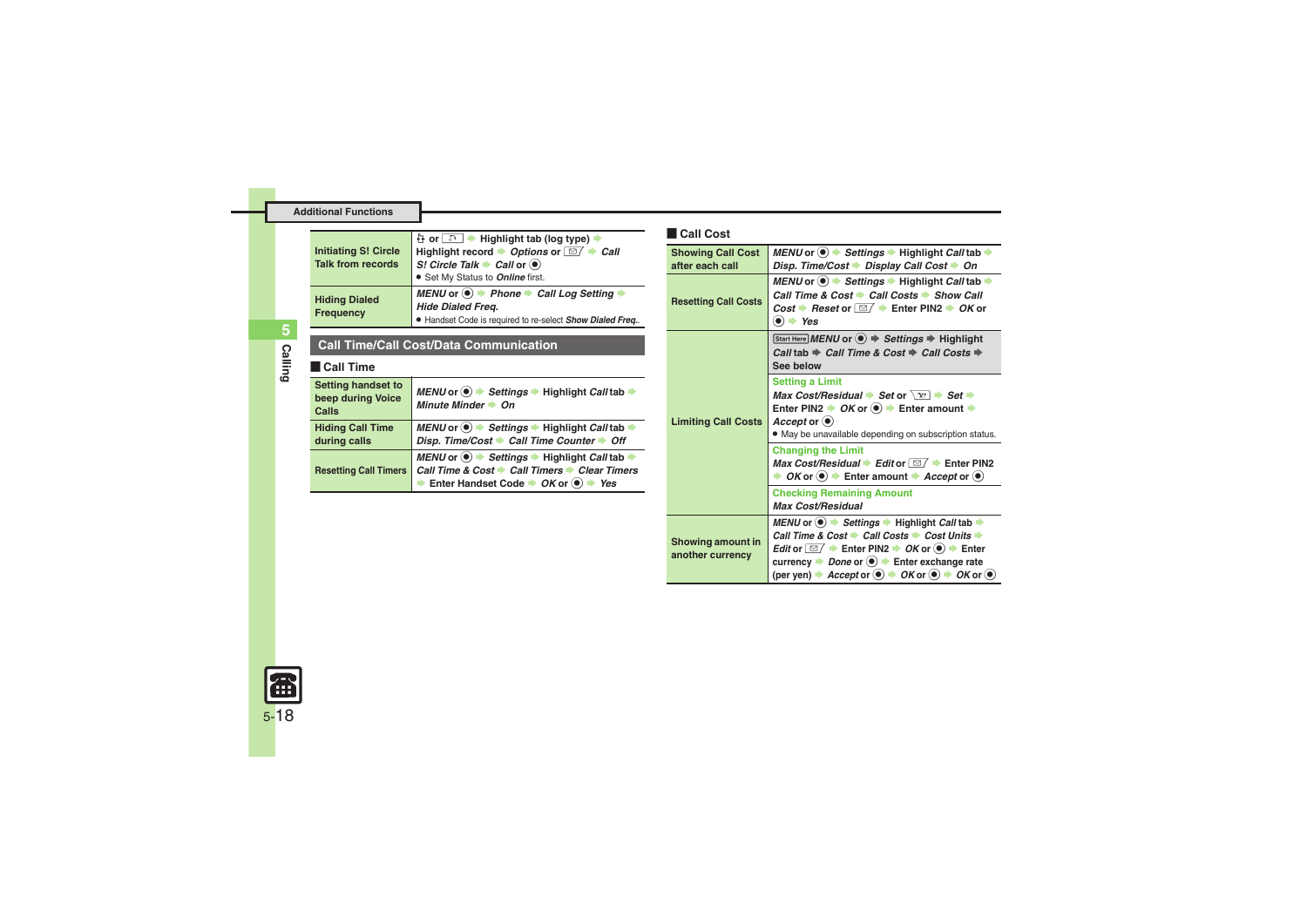## [ **Data Communication**

<span id="page-18-0"></span>

| <b>Checking packet</b><br>transmission<br>volume | Start Here MENU or (●) → Settings → Highlight<br>Call tab ⇒ Call Time & Cost ⇒ Data Counter ⇒<br>See below |
|--------------------------------------------------|------------------------------------------------------------------------------------------------------------|
|                                                  | <b>Most Recent Volume</b><br><b>Last Data</b>                                                              |
|                                                  | <b>All Volume</b><br><b>All Data</b>                                                                       |
| <b>Resetting Data</b><br>Counter                 | MENU or ● Settings → Highlight Call tab<br>Call Time & Cost → Data Counter → Clear<br>Counter Yes          |

## **Optional Services**

## [ **All Services**

<span id="page-18-1"></span>

| <b>Checking service</b><br>status | MENU or ● Settings → Highlight Call tab         |
|-----------------------------------|-------------------------------------------------|
|                                   | Select service Status                           |
|                                   | • For <i>Call Barring</i> , select restriction. |

## **Exall Waiting (Contract Required)**

<span id="page-18-2"></span>

| <b>Activating Call</b>   | MENU or ● Settings → Highlight Call tab             |
|--------------------------|-----------------------------------------------------|
| <b>Waiting</b>           | Call Waiting<br>→ On                                |
|                          | A tone sounds during a Voice Call → Hold &          |
| <b>Placing Line 1 on</b> | Answer or                                           |
| hold to answer           | ● Press Swap or ● to switch between lines.          |
| Line 2                   | • Press End Call or <b>c</b> to end active line and |
|                          | re-engage the party on hold.                        |

## **Example Calling (Contract Required)**

<span id="page-18-3"></span>

| <b>Opening another</b><br>line during a call                               | During a Voice Call, enter phone number<br>Call or $\odot$<br>• Alternatively, select a number from Call Log records. |
|----------------------------------------------------------------------------|-----------------------------------------------------------------------------------------------------------------------|
| <b>Switching between</b><br>open lines (Swap<br>Calls)                     | During a Voice Call, Swap or $\left( \bullet \right)$<br>• Press Swap or $\odot$ to switch between lines.             |
| <b>Talking on multiple</b>                                                 | While switching between lines, Options or [ $\textcircled{2}$ ]                                                       |
| lines simultaneously                                                       | Group Calling Conference All                                                                                          |
| <b>Switching to private</b><br>conversation during<br><b>Group Calling</b> | During a Voice Call, select number/name > Private                                                                     |
| <b>Call Barring</b>                                                        |                                                                                                                       |
|                                                                            | Start Here <i>MENU</i> or $\left( \bullet \right)$ $\Rightarrow$ <i>Settings</i> $\Rightarrow$ Highlight              |

<span id="page-18-4"></span>

|                              | $[Start Here] MENU$ or $\textcircled{\textcircled{\textcirc}} \Rightarrow$ Settings $\Rightarrow$ Highlight<br>Call tab → Call Barring → Rejected Numbers<br>$\Rightarrow$ Black List $\Rightarrow$ See below                                                                                                                                    |
|------------------------------|--------------------------------------------------------------------------------------------------------------------------------------------------------------------------------------------------------------------------------------------------------------------------------------------------------------------------------------------------|
| Rejecting calls by<br>number | <b>Saving Numbers</b><br>Set Reject Number $\Rightarrow$ ( $\bullet$ ) $\Rightarrow$ <empty> <math>\Rightarrow</math> (<math>\bullet</math>) <math>\Rightarrow</math><br/>Enter phone number <math>\blacktriangleright</math> (<math>\blacklozenge</math>)<br/>. When using Double Number in Dual Mode (P.2-27),<br/>select a line type.</empty> |
|                              | <b>Activating Black List</b><br>Switch On/Off $\triangle$ On                                                                                                                                                                                                                                                                                     |



**Calling**

**5**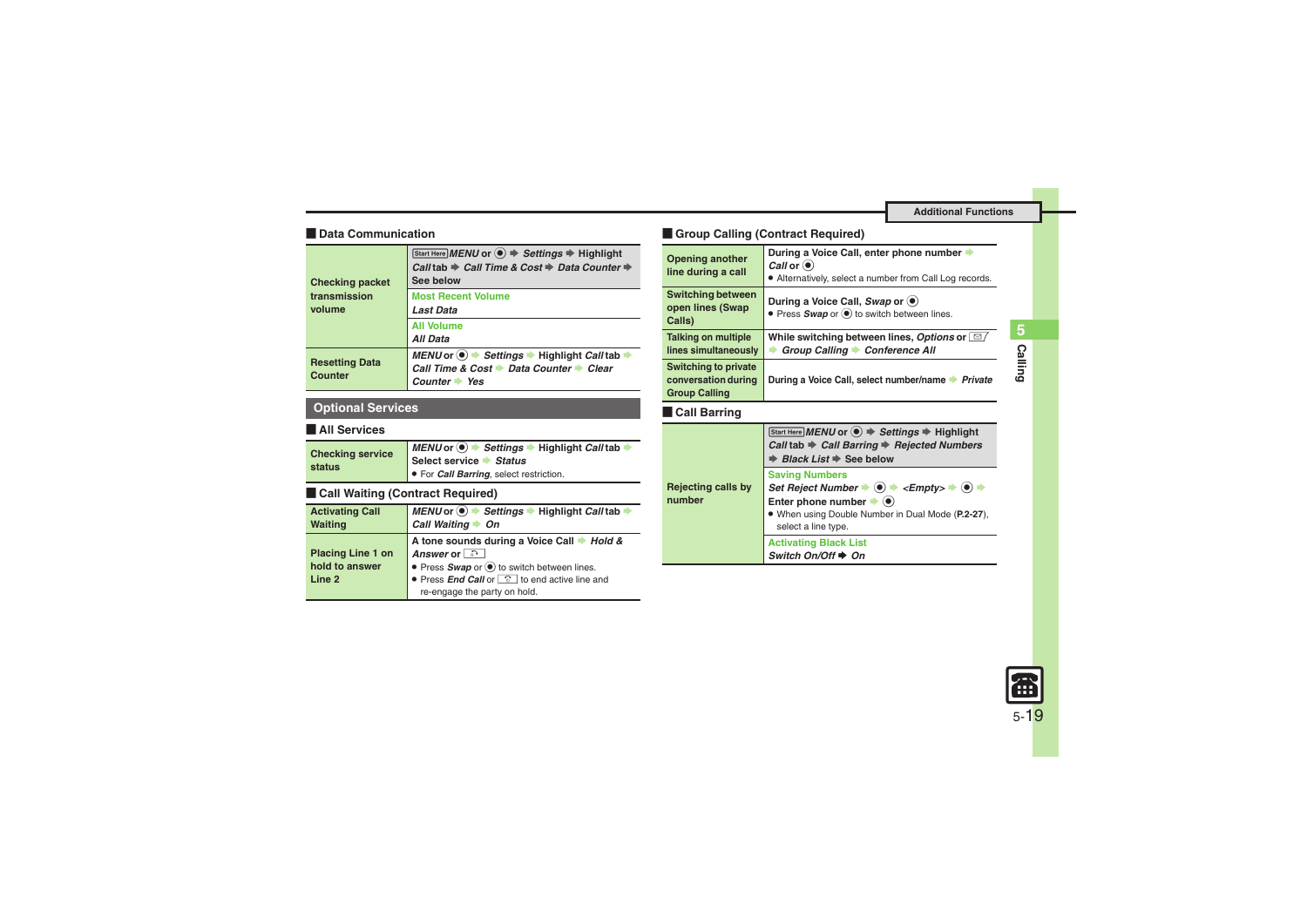<span id="page-19-0"></span>

| <b>Rejecting calls</b><br>without designating<br>numbers             | Start Here MENU or $\textcircled{\textcircled{\textcirc}} \Rightarrow$ Settings $\Rightarrow$ Highlight<br>Call tab $\Rightarrow$ Call Barring $\Rightarrow$ Rejected Numbers<br>$\Rightarrow$ See below                                                                                 | <b>Editing Black List</b>                         | Start Here MENU or ● → Settings → Highlight<br>Call tab $\Rightarrow$ Call Barring $\Rightarrow$ Rejected Numbers $\Rightarrow$<br>Black List $\Rightarrow$ Set Reject Number $\Rightarrow$ See below  |  |
|----------------------------------------------------------------------|------------------------------------------------------------------------------------------------------------------------------------------------------------------------------------------------------------------------------------------------------------------------------------------|---------------------------------------------------|--------------------------------------------------------------------------------------------------------------------------------------------------------------------------------------------------------|--|
|                                                                      | <b>Calls from Unsaved Numbers</b><br>$\mathsf{Unknown} \rightarrow \mathsf{On}$                                                                                                                                                                                                          |                                                   | <b>Editing Numbers</b><br>Select number/name Edit Done or $\odot$                                                                                                                                      |  |
|                                                                      | Calls with No/Undisplayable Caller ID or from<br><b>Public Phones</b><br>Withheld $\rightarrow$ On                                                                                                                                                                                       |                                                   | <b>Deleting Numbers</b><br>Highlight number/name $\rightarrow$ Options or $\boxed{\simeq}$ $\rightarrow$<br>$Delete * Yes$                                                                             |  |
| <b>Changing Network</b><br>Password                                  | MENU or $\odot$ $\blacktriangleright$ Settings $\blacktriangleright$ Highlight Call tab $\blacktriangleright$<br>Call Barring → Change NW Password → Enter<br>current Network Password $\rightarrow$ OK or $\left(\bullet\right)$ $\rightarrow$                                          |                                                   | Start Here MENU or $\textcircled{\textcircled{\textcirc}} \Rightarrow$ Settings $\Rightarrow$ Highlight<br>Call tab $\Rightarrow$ Call Barring $\Rightarrow$ Outgoing Calls $\Rightarrow$<br>See below |  |
|                                                                      | Enter new Network Password $\rightarrow$ OK or $\odot$ $\rightarrow$<br>Re-enter new Network Password $\rightarrow$ OK or $\circledast$                                                                                                                                                  |                                                   | <b>Setting Restriction</b><br>Select restriction $\rightarrow$ On $\rightarrow$ Enter Network                                                                                                          |  |
| <b>Designating</b><br>numbers to reject<br>from saved<br>information | Start Here MENU or ● → Settings → Highlight<br>Call tab $\Rightarrow$ Call Barring $\Rightarrow$ Rejected Numbers $\Rightarrow$<br>Black List $\Rightarrow$ Set Reject Number $\Rightarrow$ Highlight<br>$\leq$ Empty> $\Rightarrow$ Options or $\boxed{\simeq}$ $\Rightarrow$ See below | Setting/canceling<br>outgoing call<br>restriction | Password $\rightarrow$ OK or $\bullet$ )<br>• Outgoing S! Circle Talk requests are not affected.<br>· Following restrictions are available:<br>All Outgoing Calls: Restrict all non-emergency calls    |  |
|                                                                      | <b>From Phone Book</b><br>Ph. Book List Select entry                                                                                                                                                                                                                                     |                                                   | ■ Bar Int'l Call: Restrict all international calls<br>Local & Home Only: Restrict all international calls<br>except to Japan                                                                           |  |
|                                                                      | <b>From Call Log Records</b><br>From Call Log Select record                                                                                                                                                                                                                              |                                                   | <b>Canceling All Restrictions</b><br>Cancel All → Enter Network Password → OK                                                                                                                          |  |
|                                                                      | <b>From S! Friend's Status Member List</b><br>From Friend's Status Select member                                                                                                                                                                                                         |                                                   | or $\odot$                                                                                                                                                                                             |  |

**Additional Functions**

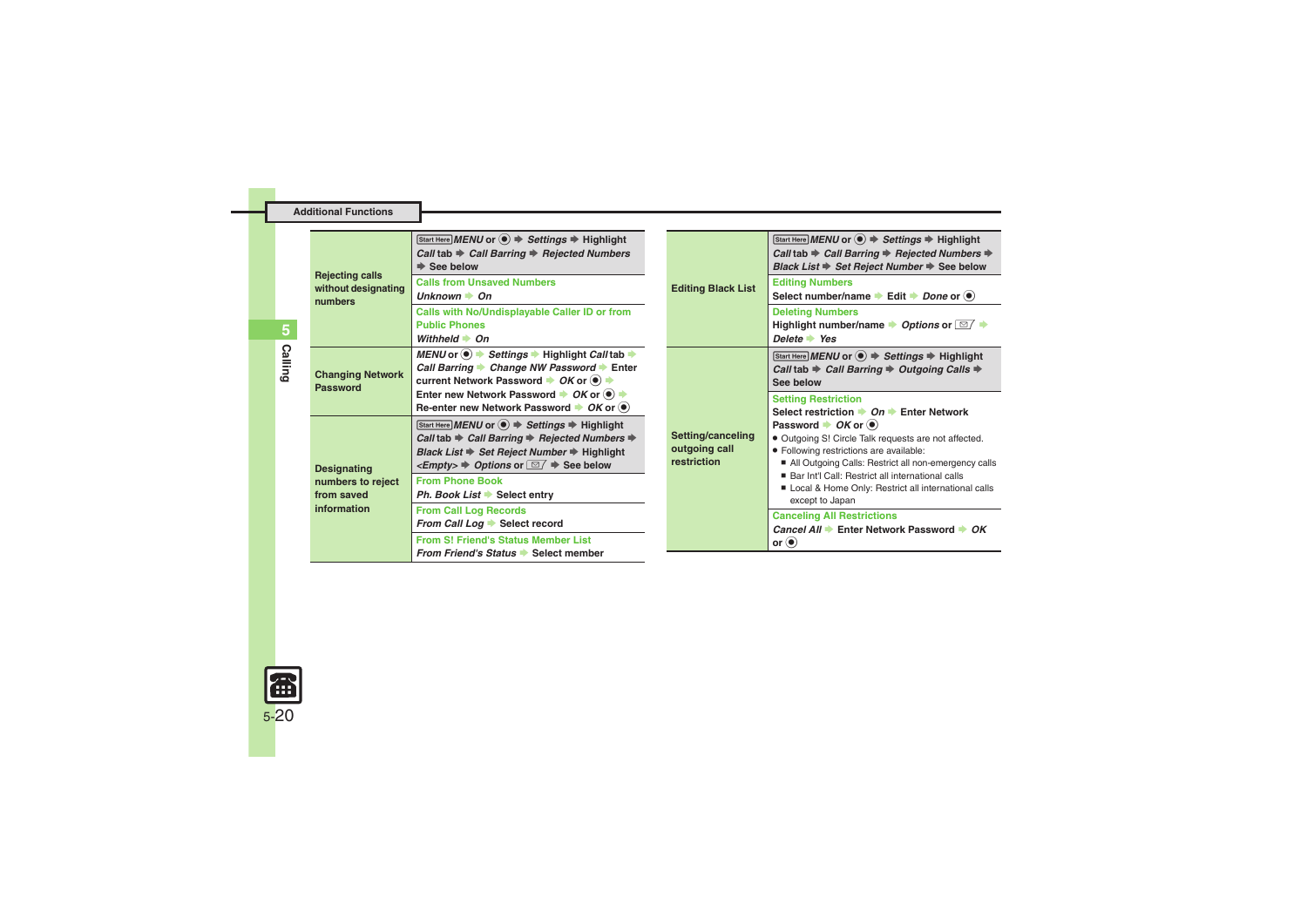<span id="page-20-1"></span>

| Start Here MENU or ● → Settings → Highlight<br>Call tab $\Rightarrow$ Call Barring $\Rightarrow$ Incoming Calls $\Rightarrow$<br>See below                                                                                                                                                                                                        |  |  |
|---------------------------------------------------------------------------------------------------------------------------------------------------------------------------------------------------------------------------------------------------------------------------------------------------------------------------------------------------|--|--|
| <b>Setting Restriction</b><br>Select restriction $\rightarrow$ On $\rightarrow$ Enter Network<br>Password $\rightarrow$ OK or $\left(\bullet\right)$<br>. Incoming S! Circle Talk requests are not affected.<br>• Following restrictions are available:<br>All Incoming Calls: Reject all calls<br>Bar if Abroad: Reject calls when outside Japan |  |  |
| <b>Canceling All Restrictions</b><br>Cancel All → Enter Network Password → OK<br>or $\left( \bullet \right)$                                                                                                                                                                                                                                      |  |  |
| Caller ID                                                                                                                                                                                                                                                                                                                                         |  |  |
| MENU or $\odot$ $\blacktriangleright$ Settings $\blacktriangleright$ Highlight Call tab $\blacktriangleright$<br>Show My Number $\rightarrow$ On or Off                                                                                                                                                                                           |  |  |
|                                                                                                                                                                                                                                                                                                                                                   |  |  |

| <b>Settings</b> |  |  |
|-----------------|--|--|
|                 |  |  |

#### [ **Voice Call & Video Call**

<span id="page-20-0"></span>

| Activating auto call<br>answer upon<br>Slider open             | MENU or $\odot$ $\blacktriangleright$ Settings $\blacktriangleright$ Highlight Call tab $\blacktriangleright$<br>Slider Settings > Open to Answer > On                          |  |  |
|----------------------------------------------------------------|---------------------------------------------------------------------------------------------------------------------------------------------------------------------------------|--|--|
| <b>Activating auto</b><br>end call upon<br><b>Slider close</b> | MENU or $\odot$ $\blacktriangleright$ Settings $\blacktriangleright$ Highlight Call tab $\blacktriangleright$<br>Slider Settings → Close to → End Call                          |  |  |
| l Voice Call                                                   |                                                                                                                                                                                 |  |  |
| <b>Answering Voice</b>                                         | Start Here MENU or ● → Settings → Highlight<br>Call tab $\Rightarrow$ Auto Answer $\Rightarrow$ Enter Handset<br>Code $\Rightarrow$ OK or $\circledast$ $\Rightarrow$ See below |  |  |
| <b>Calls automatically</b><br>when using<br><b>Headphones</b>  | <b>Activating Auto Answer</b><br>Switch On/Off + On<br>. When Auto Answer is active, Auto Answer tone sounds<br>after ringtone even in Manner mode; cancel afterward.           |  |  |
|                                                                |                                                                                                                                                                                 |  |  |

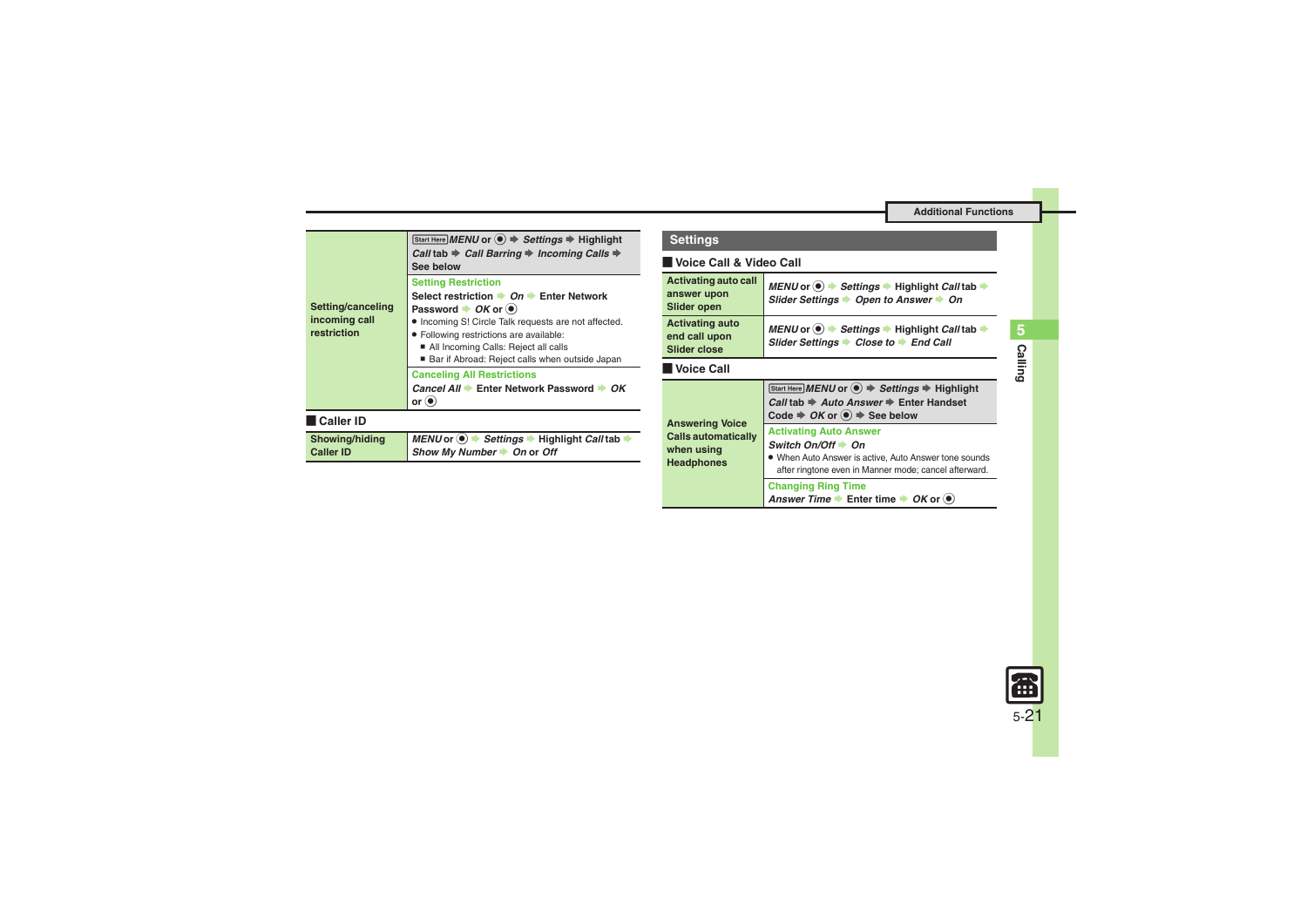<span id="page-21-1"></span><span id="page-21-0"></span>

| Video Call                                                                       |                                                                                                                                                                                                                                                                                                                      |  |
|----------------------------------------------------------------------------------|----------------------------------------------------------------------------------------------------------------------------------------------------------------------------------------------------------------------------------------------------------------------------------------------------------------------|--|
| Changing<br><b>Alternative Image</b>                                             | MENU or $\circledast$ $\rightarrow$ Settings $\rightarrow$ Highlight Call tab $\rightarrow$<br>Video Call → Camera Picture → Alternative<br><i>Image</i> → Select folder → Select file → Assign<br>or $\odot$<br>. Omit file selection step when using Customized<br>Screen images.                                  |  |
| <b>Changing quality</b><br>of Incoming/<br><b>Outgoing Images</b>                | MENU or $\circledast$ $\Rightarrow$ Settings $\Rightarrow$ Highlight Call tab $\Rightarrow$<br>Video Call → Incoming Picture or Outgoing<br>Picture Select quality                                                                                                                                                   |  |
| <b>Disabling</b><br>Loudspeaker for<br><b>Video Calls</b>                        | MENU or $\circledcirc$ $\rightarrow$ Settings $\rightarrow$ Highlight Call tab $\rightarrow$<br>Video Call → Loudspeaker → Off                                                                                                                                                                                       |  |
| <b>Sending External</b><br>Camera image<br>when initiating<br><b>Video Calls</b> | MENU or $\circledast$ $\rightarrow$ Settings $\rightarrow$ Highlight Call tab $\rightarrow$<br>Video Call Camera Picture Default Image<br>$\blacktriangleright$ External Camera                                                                                                                                      |  |
| Setting image that<br>is sent while call is<br>on hold                           | MENU or $\left( \bullet \right)$ $\Rightarrow$ Settings $\Rightarrow$ Highlight Call tab $\Rightarrow$<br>Video Call + Hold Guidance Pict + Select<br>folder $\blacktriangleright$ Select file $\blacktriangleright$ Assign or $\blacklozenge$<br>. Omit file selection step when using Customized<br>Screen images. |  |
| <b>Setting Backlight</b><br>status                                               | MENU or $\circledast$ $\Rightarrow$ Settings $\Rightarrow$ Highlight Call tab $\Rightarrow$<br>Video Call → Backlight → Select option<br>• Selecting Normal Setting applies Display Backlight<br>setting.                                                                                                            |  |
| <b>Muting Microphone</b><br>when initiating<br><b>Video Calls</b>                | MENU or $\circledast$ $\rightarrow$ Settings $\rightarrow$ Highlight Call tab $\rightarrow$<br>Video Call + Mute Microphone + On                                                                                                                                                                                     |  |

<span id="page-21-2"></span>

**Additional Functions**